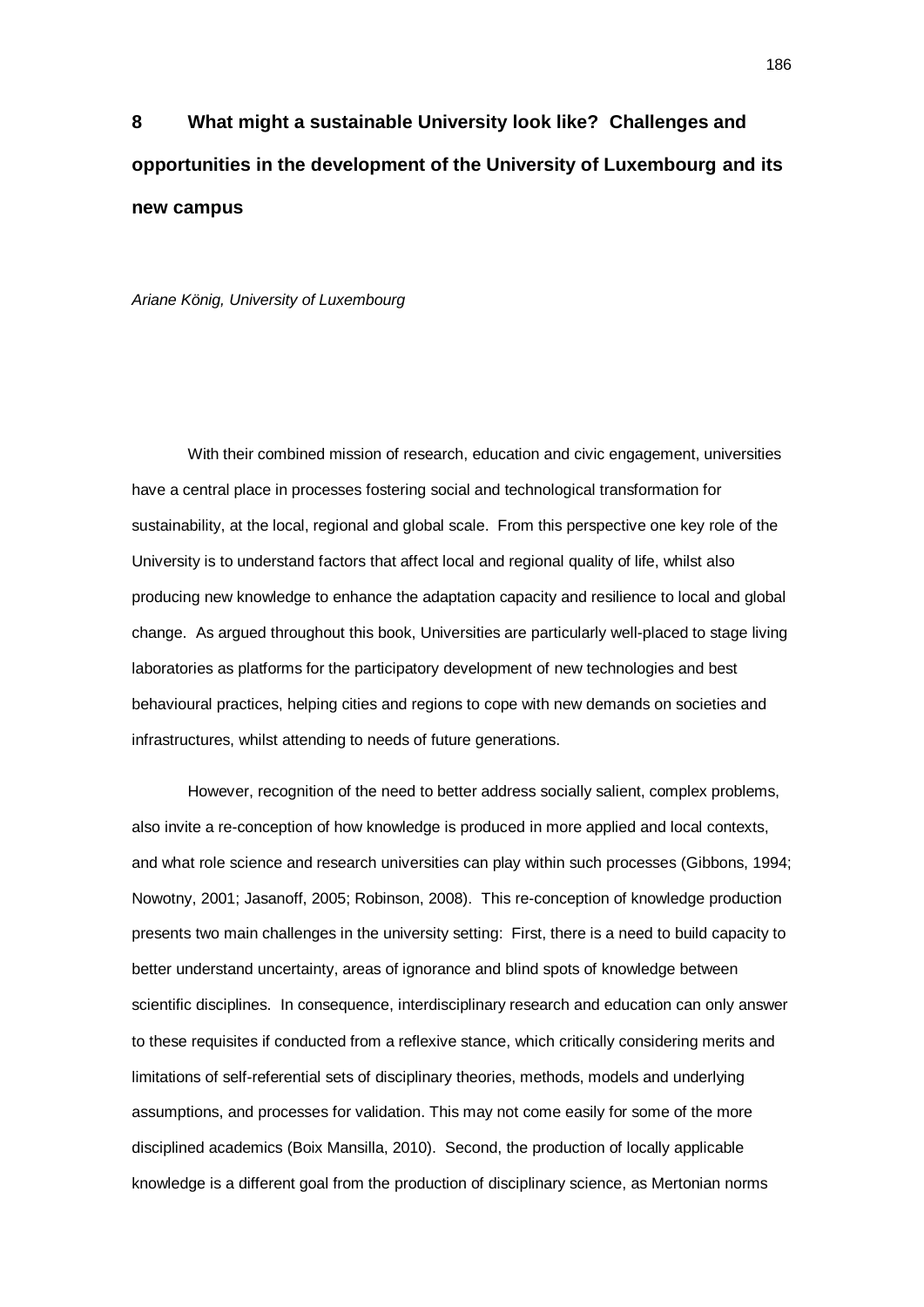including reproducibility and claims of universal validity are often the basis for systems of legitimation of new disciplinary knowledge. These systems for legitimation of new knowledge are often tied to performance assessment and reward systems in academia (Martello and Jasanoff, 2004; Krohn 2010). Thus, the relation between generalising science, and situated knowledge for local change needs to be better understood, and taken account of in the organisation of the social institution of scientific research and education.

This chapter considers the case of the development of the University of Luxembourg (UL) to explore, whether these tensions have surfaced and been managed in practice. The case of the UL is particularly salient, as it was only recently established based on a legal decree from 2003 that mandates interdisciplinarity as a fundamental organizing principle. This University was also the site for the parallel development of the Charter of the International Sustainable Campus Network and a local strategic action plan for sustainable development. Moreover, the University that is striving for recognition in terms of excellence in research will be moving to a newly developed campus built on industrial wasteland that was embedded in a region suffering from industrial decline and depression with expectations that it should contribute to regional development. In consequence of this large campus construction project it was easier to direct attention within the organization to questions of sustainable development.

In order to provide a theoretical grounding, Section 1 outlines recent changes in the conception of scientific research and knowledge production as we come to face challenges of sustainable development. The focus is on challenges of interdisciplinarity and connection to practice of research and education in a university setting. The subsequent sections will consider the case of the UL. Section 2 describes how sustainable development was rooted as a stated remit in the organization. Section 3 discusses the new campus in Belval and challenges and opportunities this presents for the university. The case may not offer path-breaking achievements on these fronts, but it serves well to discuss challenges to organizational change, and strategies to overcome these in an unusually young and dynamic institutional setting with a favourable legal remit.

The concluding Section 4 offers concrete propositions for more far reaching measures that might be considered. By re-considering the role of Universities in the face of sustainability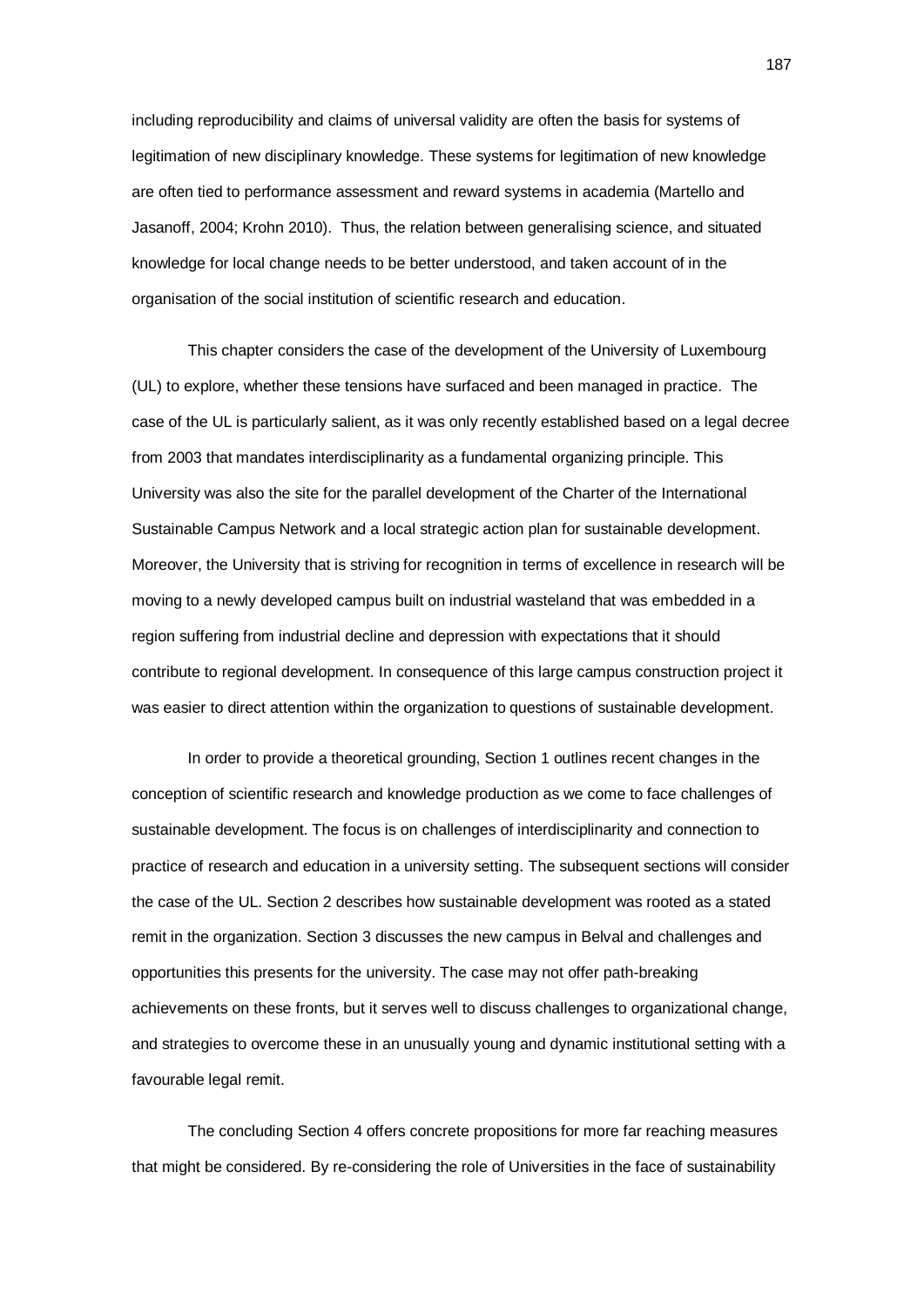challenges, we will argue that possible tensions between more the traditionally conceived functions of universities and the goals of interdisciplinarity and connection to practice, can to some extent be reconciled by approaches to integrating research, curricula, pedagogical method and community engagement, such as those practiced in a living laboratory for sustainable campus development. In doing so we develop the concept of a 'Sustainable University' and point out the inherent contradictions such a university will have to wrestle with to enhance its transformative capacity in a rapidly changing world.

# 1. **On the reconception of knowledge production for better taking account of complexity**

The interplay of social structures and systems with the reshaping of the material world including technologies, and our cognition of, or example in urban settings (such as in the design and use of building and transport systems), present complex phenomena. They can be perceived and represented only by simultaneously using several complementary and possibly contradictory narratives, which look at different scales of analysis each with its own fineness of perception (Giampietro et al., 2012). It is common practice today in our system of knowledge production that the social-science perspectives on factors affecting individual and institutional behaviour are always neatly separated from the understanding and design of the material makeup of the world we live in, which is the domain of the natural and engineering sciences. Moreover, our systems of knowledge production, including the scientific disciplines, which aim at a certain consistency and reproducibility, each focuses on its own particular scale, rate of change and fineness of perception (Allen et al., 2001; Giampietro, 2006), and is thus committed implicitly or explicitly to reducing or denying complexity. The disciplinary fields of knowledge we have constructed over the last centuries usually direct attention at a specific system (such as the economy, a geographic region, or an ecosystem) at a specific scale (the planet, a country, organizations, a field, an organism, cell, DNA). Moreover, affiliation with an epistemic community sharing an approach of knowledge production often involves adopting shared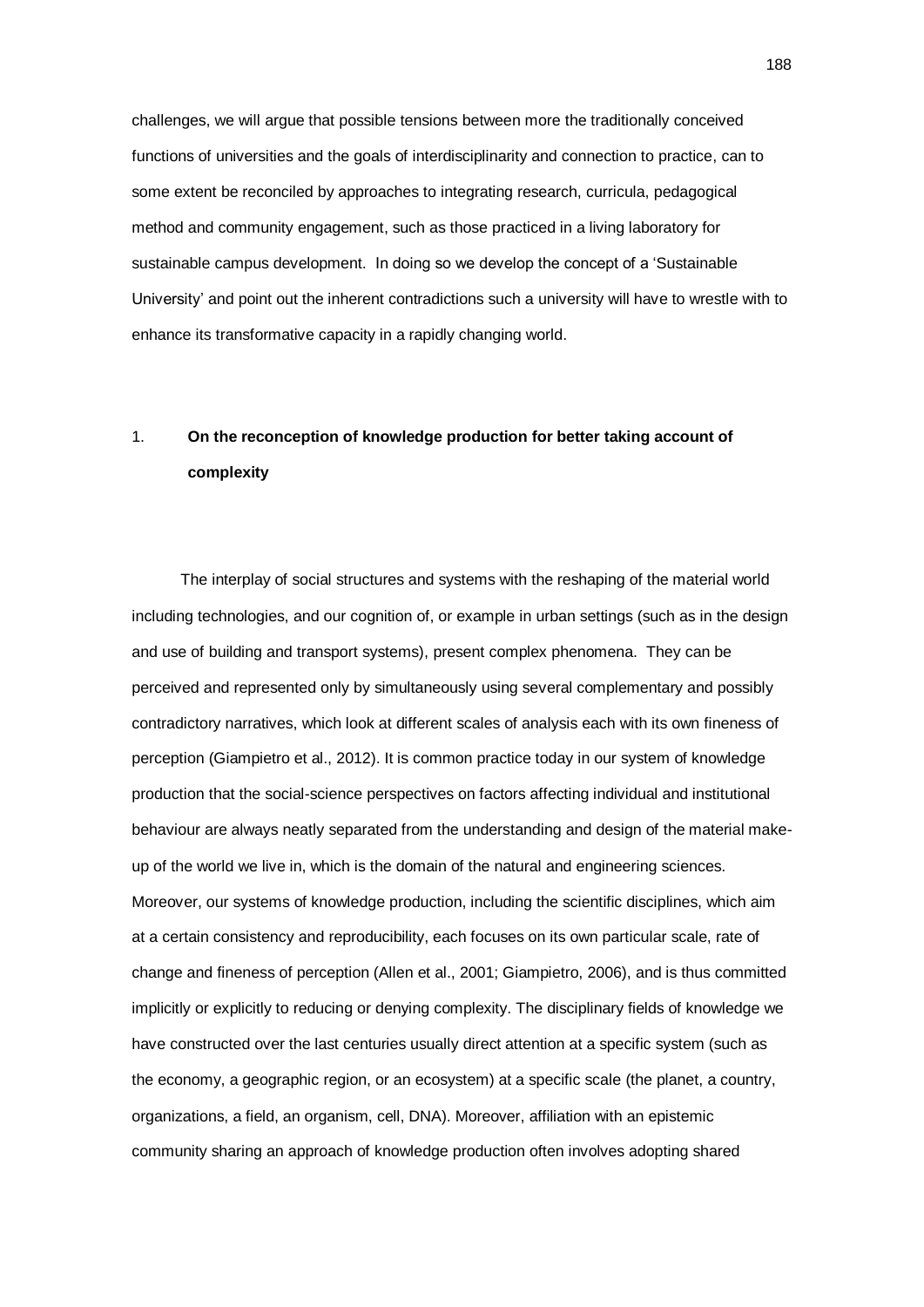knowledge filters not only of shared concepts, methods and theories, but also of common problem framings and objectives, institutional practices, world views and values (Knorr-Certina, 1995; Latour, 1999). Quality criteria of newly produced knowledge usually are embedded in research procedures and approaches to describing and representing these procedures of specific disciplines. Often tacit knowledge among disciplinary epistemic communities that cannot easily be expressed and made explicit, but is shared through joint routines and rituals, is just as important as explicit knowledge in giving clues to the credibility and quality of research. The concept of complexity thus has a critical epistemological dimension, as it analyses 'how we know' about something, which is dependent on our particular dominant designed systems for producing knowledge.

Accordingly, in the face of complex societal challenges, the need to remake our conceptions of how knowledge is created in research and innovation processes in our society is being emphasised in an increasing number of academic camps from diverse fields of knowledge, including the sociology of science, history and philosophy of science, and Science and Technology Studies (STS). This section will consider challenges for the legitimation of science in academic settings from the viewpoints of interdisciplinarity and of a closer connection to practice.

#### **1.1. Interdisciplinarity**

A rudimentary definition for interdisciplinary in research and education can be ' the integration of concepts, methods, and theory from two or more disciplinary fields in order to advance fundamental understanding or address complex issues that are too broad for drawing on a disciplinary field' (NAS, 2004; Klein, 2010). What 'integration' can and may mean will vary across cases. Integration of new insights from diverse disciplines, each of which has disparate underlying assumptions, theory and models, which are operable at different scales and with diverse mechanisms for legitimation of resulting knowledge, is not easy. In fact, reaching such a deep understanding of 'integration' is often not necessary: Multi-disciplinary research, in which diverse disciplines are deployed along-side each other and insights are combined at the end is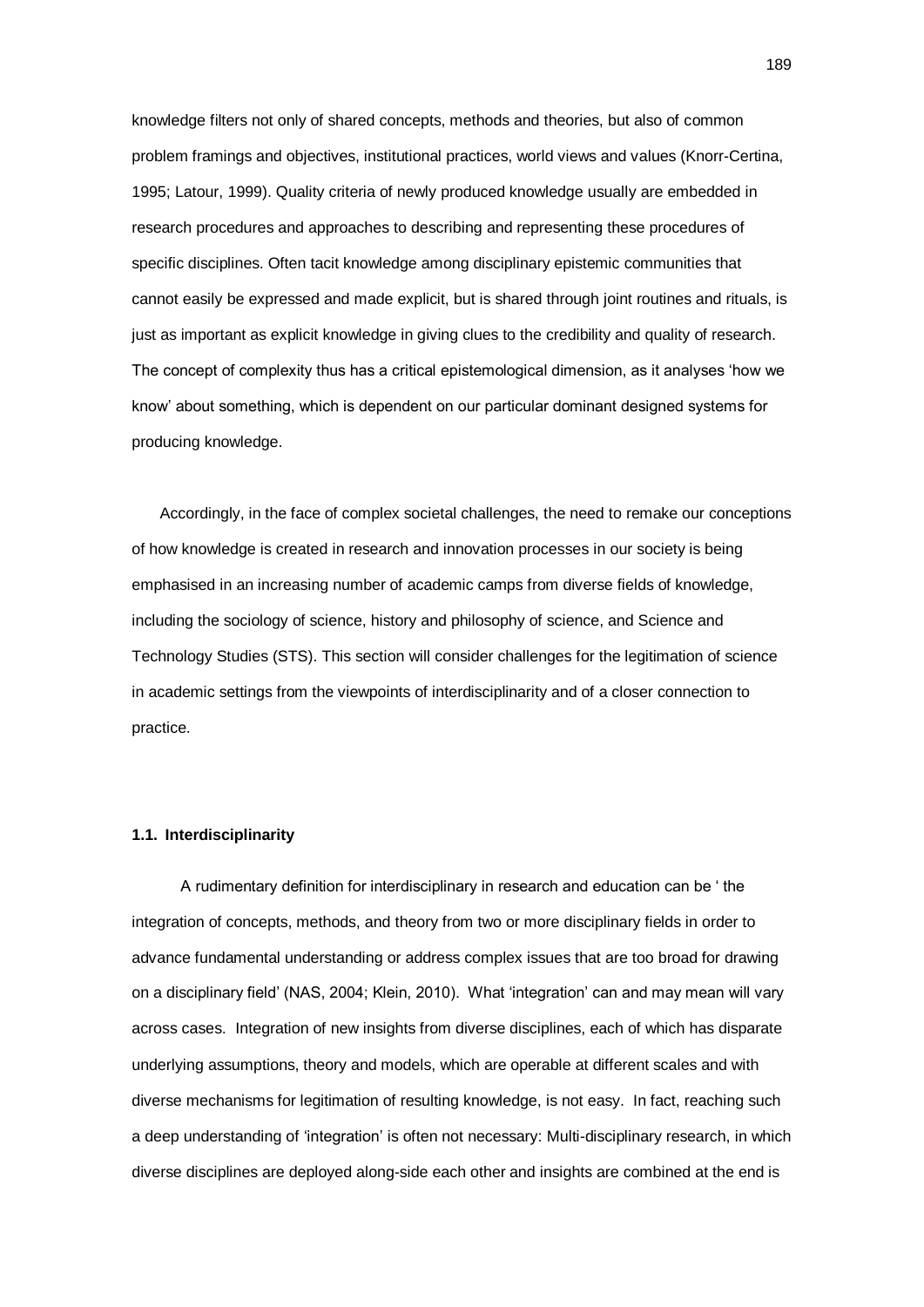often (but not always) successful in addressing a problem society faces (Krohn, 2010). Industrial research often is organized in this way. This form of successful purpose-driven multidisciplinarity has also been called instrumental interdisciplinarity (Klein, 2010).

In 'interdisciplinary research', problem framing and the conduct of research relies on the interaction of disciplines. In such cases dialogue across disciplines is required to reveal the limitations of specific disciplinary, generalized models and assumptions in describing realities. This poses a fundamental challenge to traditional ways of assessing the quality of and legitimating knowledge in the disciplines. Interdisciplinarity thus challenges our current understandings of 'the scientific method for legitimate knowledge production'. Therefore, capacity building for interdisciplinary scholarship and analysis, framing, conduct and assessment of research thus needs to rely on discipline-independent sets of tools to evaluate the quality of knowledge claims (see e.g. Oeberg, 2009).

Accordingly, integrative processes benefit from reflexivity at how knowledge is produced and legitimised for interdisciplinary learning and knowledge production through research (Boix Mansilla, 2010). Experts from fields like STS gain increasing recognition and traction in interdisciplinary projects (Jasanoff, 2010). STS is an interdisciplinary field of research united by the quest of better understanding how knowledge is produced, legitimised, stabilised or dismissed both within science and outside. It draws on very diverse disciplinary methods, concepts and theories to better understand how we construct our realities, highlighting the coproduction of orders affecting where we direct attention and resources in terms of science, technology and social norms, and social systems and structures, including our technologies of representation. Complex, practical, and locally situated cases are usually the starting point to generate such insights. Some would argue such a perspective belongs to all research projects and courses that lay claim to deeper interdisciplinarity.

In sum, quality control and the assessment of the validity of knowledge from interdisciplinary processes presents challenges for validation of knowledge in diverse disciplines, and has thus significant repercussion also on requisites at Universities to organize for interdisciplinarity. Requisites include spaces for interaction and funding opportunities,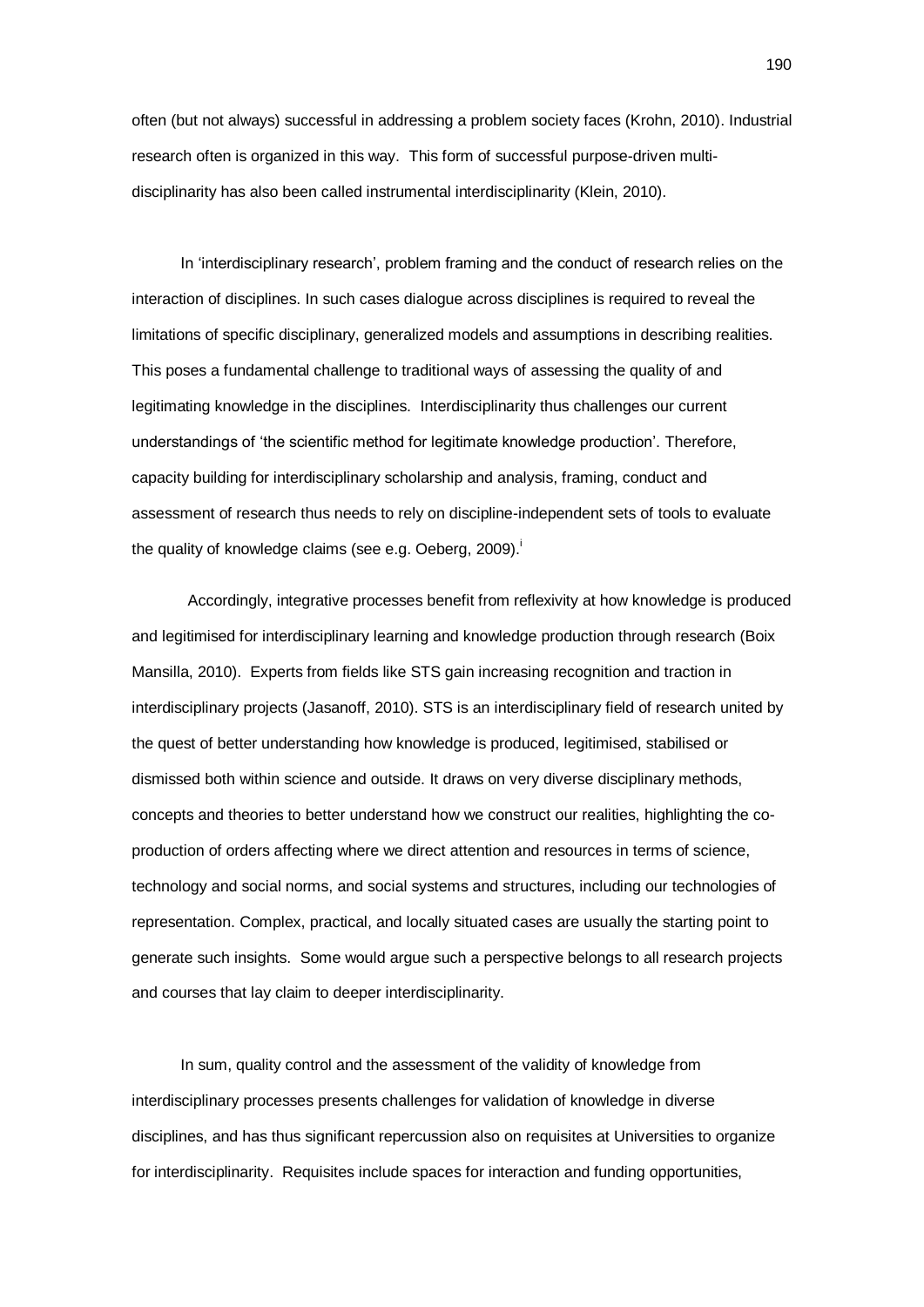support for processes for evaluation of such research projects, and reviewing career incentives, especially where established measures of excellence within a discipline may fail for individuals with a greater focus on drawing together insights from across disciplines.

### **1.2. Challenges to notions of excellence in science from connection to practice**

As stated above, critical interdisciplinary research relies on joint problem framing and the constant critical cross-questioning interaction of disciplines. Limitations of individual disciplines in representing layers of realities then have to be overcome by their juxtaposition to arrive at sufficiently close descriptions of complex and contingent realities to find tenable and lasting solutions (Krohn, 2010). Interdisciplinary knowledge production has been distinguished from disciplines on the basis that learning of the specificities and constitution of a problem or a case is as important as the scientific search for common features and generalizations based on decontextualized knowledge of a given domain. Case-based research allows drawing on diverse disciplines to characterize in detail complex circumstances in research projects closely connected to practice, such as building design, urban planning, restoration ecology, technology assessment, or the mobilisation of a community to adopt a best practice or new technology (all these examples are relevant to sustainable campus development).

This presents another challenge to the predominant discourse on what makes for scientific excellence: case-based research changes the usual relationship between the specificities of an individual case and the general knowledge base established in disciplinary fields. This not only questions processes of validation in the disciplines discussed above, but also invites a fundamental re-conception of how we think about scientific law and exemplary application, or in other words, the relation between 'ideographic' generalized abstract knowledge with claims to universal applicability and 'nomothetic' detailed locally-situated and case specific knowledge of issues and their local causes (Krohn , 2010). This links to the concept of the experimental society emerging (Gross and Krohn, 2005), and to the role living laboratories can play in generating locally contingent knowledge to help transition in a way that is sensitive to the epistemological and ontological issues of operating across disciplinary and organizational boundaries (König & Evans, Chapter 1). This in turn raises the question of which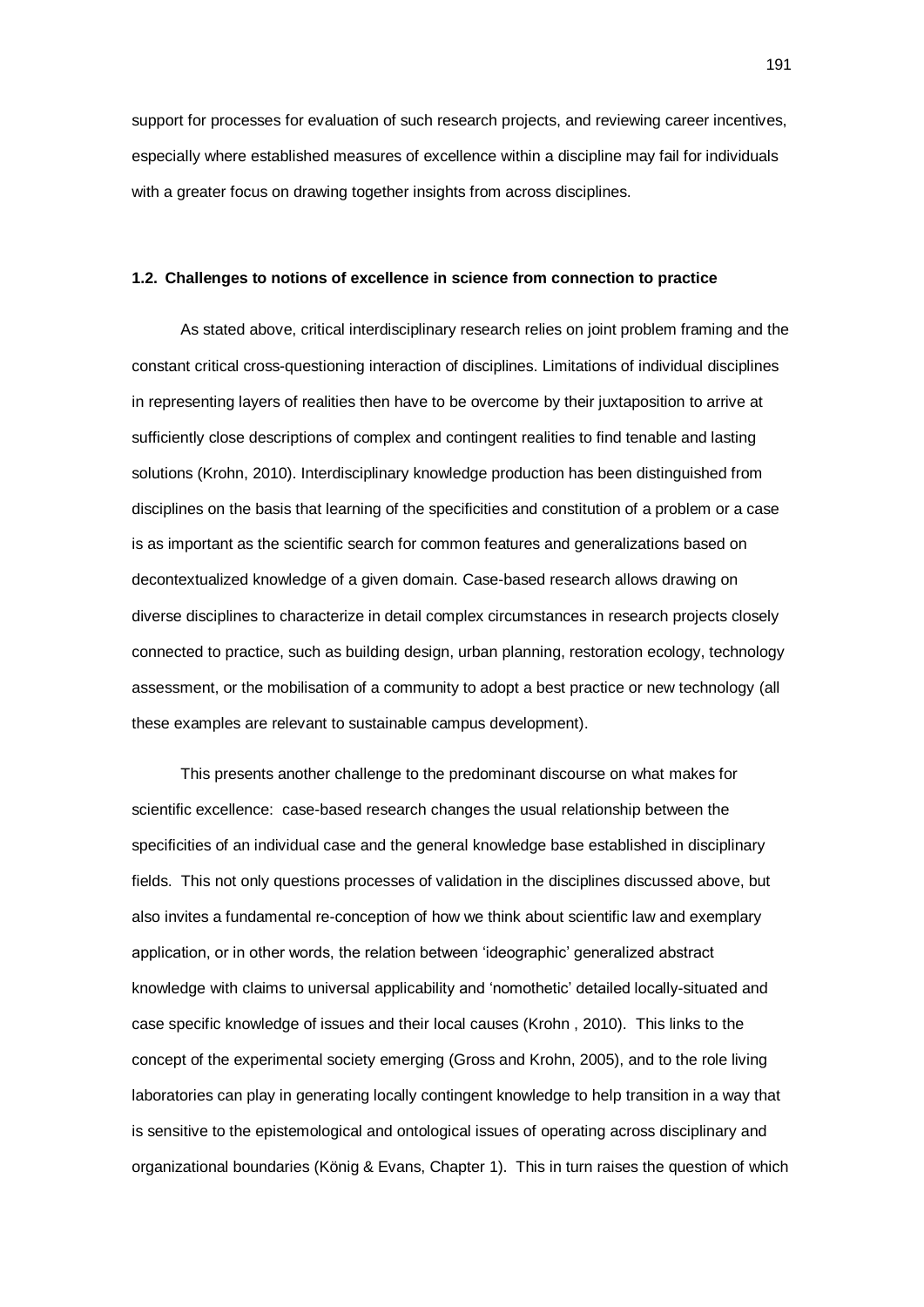of this knowledge is just applicable to this case, and thus local – and which of this knowledge can be generalized, and why can it legitimately travel across the globe and have claims to universality.

Similary, Martello and Jasanoff posit 'situated knowledge' as a supplement to globally circulating science, and as a necessary requisite for change and effective development and implementation of environmental politics (Martello and Jasanoff, 2004). The generation of knowledge in connection with practice, across disciplinary and organizational boundaries is therefore generally accepted in the community researching on socio-technical transformation for sustainable development as a necessary and complementary process to generation of scientific knowledge by the disciplines, in particular in order to serve as an acceptable basis for concerted action by diverse groups of stakeholders in social learning processes for local change. In applied contexts, quality is often also judged according to social, political and economic and functional criteria (Funtowicz and Ravetz 1993; Gibbons et al., 1994; Gieryn, 2006). However, extrapolation of a subset of new local insights to more general applicability is required for fostering the regime change capacity of niches of innovation (see also König & Evans, Chapter 1).

The situatedness of knowledge in terms of mental, institutional, virtual and physical spaces has also gained attention in the management sciences. Starting from the premise that information needs to be contextualized for meaning making and knowledge creation, Nonaka describes knowledge as a living process, situated and embedded in work practices (Nonaka, 2008). Accordingly we need to create such spaces that are complementary and conducive to allow groups get the right inspiration to jointly produce knowledge that is not yet embodied that will help sustainable futures to emerge (Nonaka, 2001).

To summarize, calls for the investigation of complex challenges of sustainable development in research and education and closer connection to practice present fundamental challenges to how the scientific method and the legitimation of new knowledge have traditionally been conceived of and organised for in academia .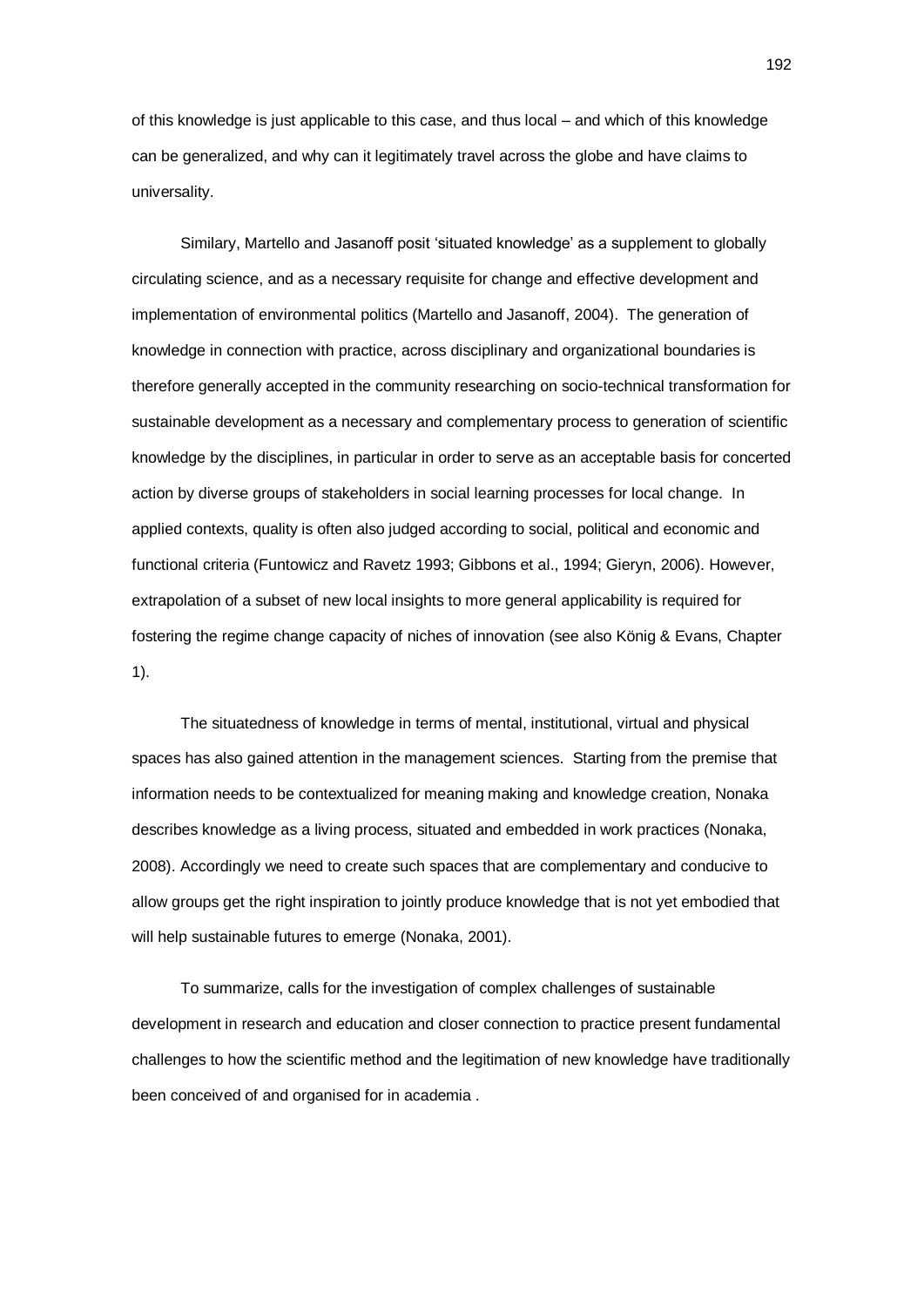#### **1.3 Requisites for education and research for sustainable development**

A sustainable education seeks to foster individual construction of meaning and the awareness of how we know, why we accept, and what personal responsibilities we have (Wiek et al., 2011; Riekmann, 2012). Learning is considered an iterative participative process over a whole life that provides practice in conceptualizing problems in complex terms (Sterling, 2001). Learning in this case requires a safe and person-centred environment to develop the emotional certainty to feel comfortable in the face of complexity, uncertainty and systemic ignorance. Sustainable learning also requires the appreciation of value conflicts between personal beliefs and ethical considerations within oneself, between others, and across generations.

An international, multi-lingual and -cultural environment is key for coming to appreciate plural perspectives in this manner. Similarly, whilst training in specific disciplines is a necessary basis for structured thought and systematic analysis, awareness of limitations of disciplinary models and perspectives needs to be fostered. This requires complementing training in the disciplines with courses aiming for example at solving problems on campus or in the neighbourhood (Brundiers et al., 2010). Embedding sustainable development in the curriculum thus benefits of linking education with research and opportunities to change social practice, the built environment, and operational systems, as a "living laboratory" for sustainability.

Ideally, academics of diverse disciplines and professionals combine forces to develop active and creative learning experiences. Much of the work in problem-solving centred courses is done in small peer-groups. This focus on contextualized learning, learning communities and real world problem solving not only aids in developing citizens of the future but borrows from best practices about how optimal learning takes place and how expertise is formed stemming from the growing body of literature on human learning from the developmental and learning sciences. Whilst personal attention to students is a strong point of the sustainable university, this will be complementary to an open-source approach to curriculum development and dissemination, for example by web-casting, as information technology will contribute to democratizing education along with other areas of society.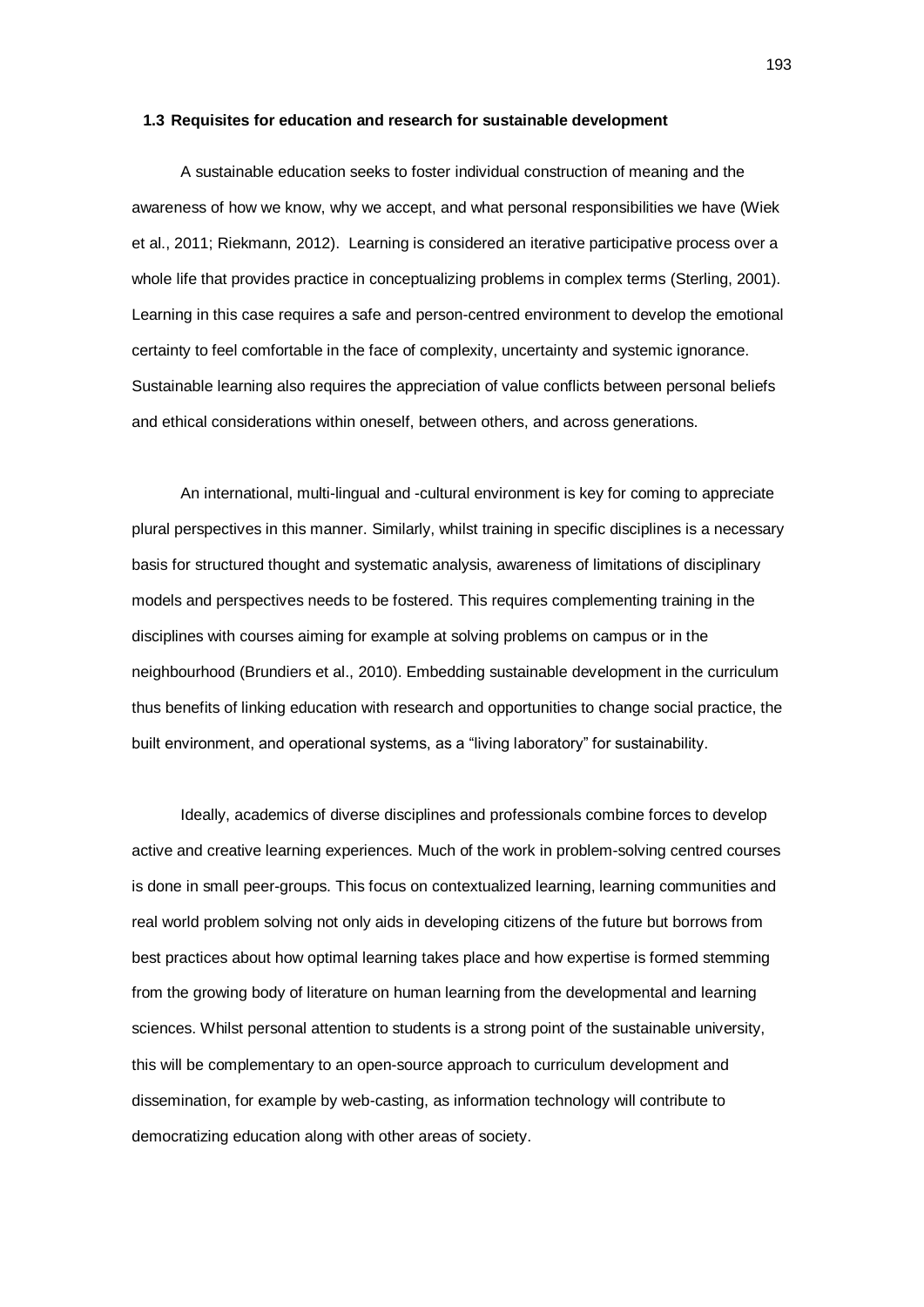Summing up this first more theoretical section that provides the grounds for selection and composition of the case narrative: The strategic goal of fostering interdisciplinarity in education can thus be re-formulated as aiming to stage education and research in such a manner that it does not lose sight of the limits of diverse disciplinary models and of our cognition, or of the complex intertwining of the material and social world. This requires formal and informal spaces for diverse disciplinary communities, including from the natural and social sciences to closely engage with each other and with practitioners on specific projects to develop mutual understanding, a common language and common conceptions. Given the extended time-frame required for interdisciplinary teams to develop common language and rituals, it is as good as impossible to dissociate interdisciplinary education, research and practice. New connections of knowledge and practice should also be reflected in the curriculum.

# **2. The University of Luxembourg: challenges and opportunities of developing a sustainable university**

The UL is the first and only university of the Grand Duchy of Luxembourg. One provision in the 2003 law on the establishment of the UL, which makes for particularly fertile grounds to promote sustainable development, is the promotion of interdisciplinarity as key organizing principle. Building on this, Article 16 foresees the creation of three interdisciplinary research centres. The profile emphasizes its multilingual, international and research-oriented character that is proud of a personal atmosphere. An early mission statement from 2005 refers to organisational values including respect, equity and sustainable development. The working languages of research, teaching, and the administration are French, German, and English. During the winter semester 2011/2012 over 5600 students were enrolled at the UL, from 100 nationalities. There are three faculties comprising the Faculty of Science, Technology and Communication, the Faculty of Law, Economics and Finance, and the Faculty of Language and Literature, Humanities, Arts and Education; and two interdisciplinary centres, the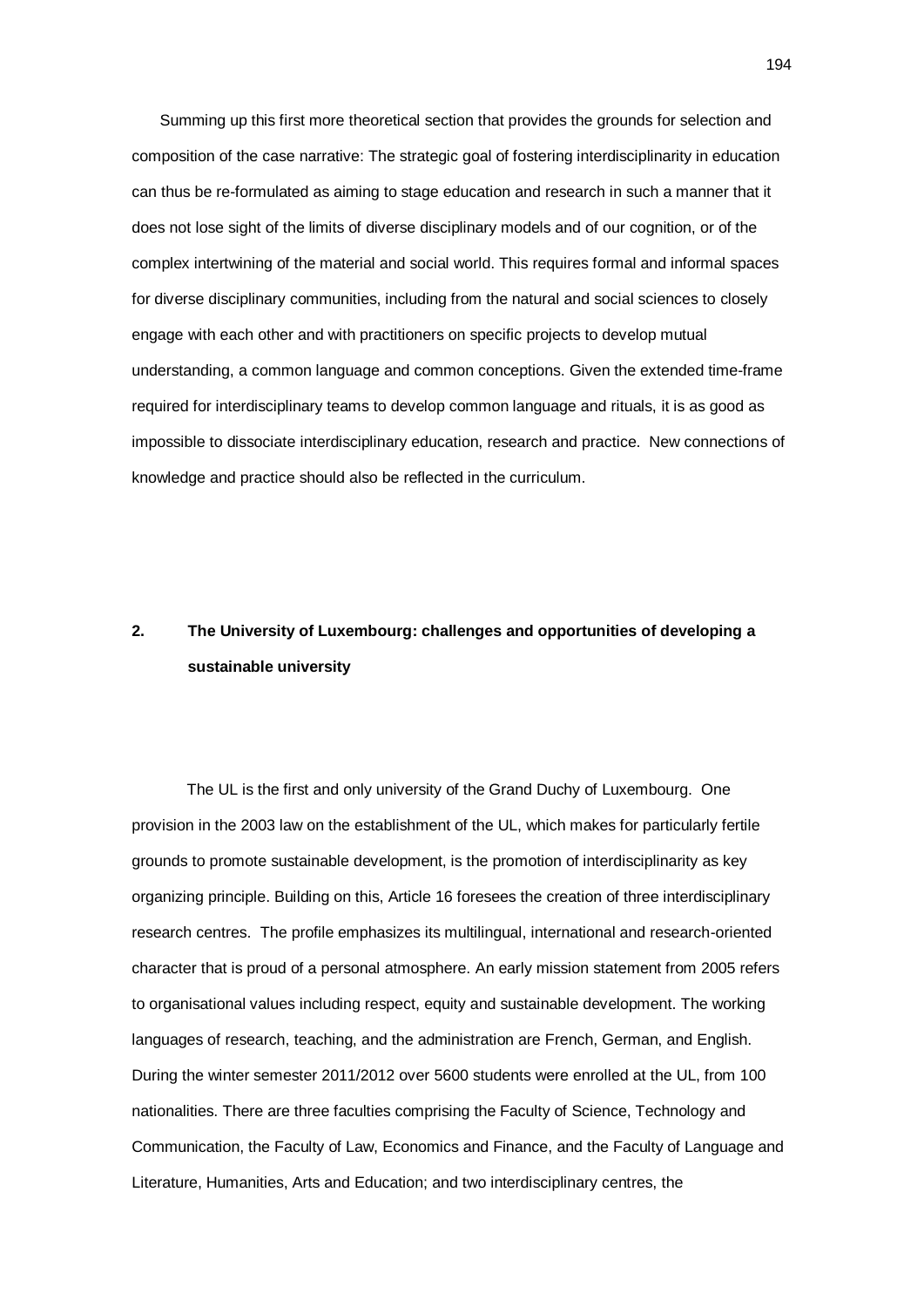Interdisciplinary Centre for Security, Reliability and Trust and the Luxembourg Centre for Systems Biomedicine.

The Board of Governors upon briefing by the University President decides on general policies and strategies. Three Vice Presidents, one for each research, academic affairs, organization and international affairs, and the Director of Administration report directly to the President, as does the Head of Sustainable Development. The Vice President for Academic affairs and the Head of Sustainable development are co-responsible for fostering interdisciplinarity in education. A large share of the university's budget is provided for by the Luxembourg government.

The organization of research subjects and degree programmes at the UL is influenced by political, social, and practical considerations of its specific particular organizational context, as well as by requisites of professions. Accordingly, the university's strategy is to develop a particular profile centred on a strategic selection of priority subjects that explicitly respond to the particular political, social and practical requisites of Luxembourg and the path-dependent development of the University. These priorities play a role in resource allocation in the faculties and give direction to research and optional specialisations in degree programmes at Bachelor and Masters level. These priorities include research on securing the role of Luxembourg as a financial centre in Europe; European and commercial law, in connection to the European Court of Justice in Luxembourg; education and learning in multi-lingual and multi-cultural contexts, which are also of strategic importance to Luxembourg society. Further priorities are also embodied in the two Interdisciplinary Centres, one on Security, Reliability and Trust (SnT) and the Luxembourg Centre for Systems Biomedicine (LCSB), which are most closely associated with the Faculty of Science, Technology and Communication.

These priorities are reflected in the first and second Four Year Plan presented to the Luxembourg government. The current four year plan 2010-2013 defines implementation actions for interdisciplinarity for both teaching and research. A first outline of the third four year plan (2014-2017) that is currently in development suggests sustainable development as a key crosscutting area for further guiding the development of a profile and the reorganization of the University.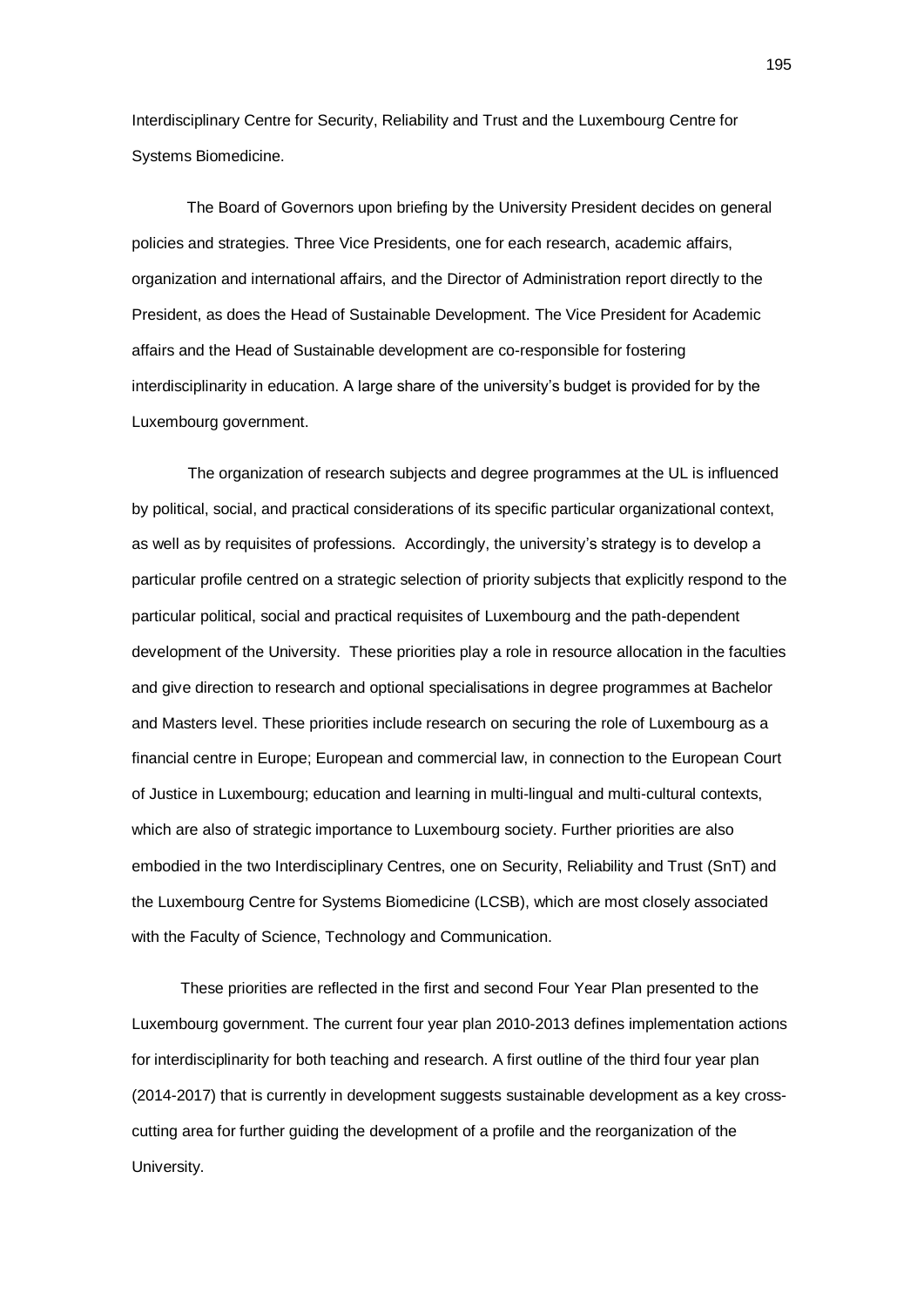# **2.1.Instituting sustainability at the University of Luxembourg: connecting the global and the local**

In the beginnings in 2006, a group of staff formed an informal Working Group on Sustainable Development. Since 2008, this group under a new chair who reports directly into the President (the author of this chapter), expanded from eight to over fifty members and coordinated the development of the UL Strategic Action Plan on Sustainable Development (2010-2013) in a participatory process. As stated in the UL`s Strategic Action Plan on Sustainable Development,

"The main goal for the UL relating to sustainable development is to define and convey to students, staff and interested civil society basic knowledge on principles and practices of sustainable development, and the capacity to create solutions to reduce environmental impacts and improve social cohesion by drawing on different disciplines. The associated learning processes are conceived as being situated in a community."

Furthermore three interlinked strategic goals are to foster applicability to practice of research and teaching that centres on environmental and social issues; connections between disciplines to explore the multi-causality of societal challenges; and greater integration of research, teaching, campus operation, design, management and planning. The three activity areas of the action plan are (i) campus operations, management and planning; (ii) research and education; and (iii) social cohesion and civic engagement (see Figure 8.1.).

### [INSERT FIGURE HERE]

**Figure 8.1. Three interconnected activity areas in the UL Strategic Action Plan on Sustainable Development (2010-2013)**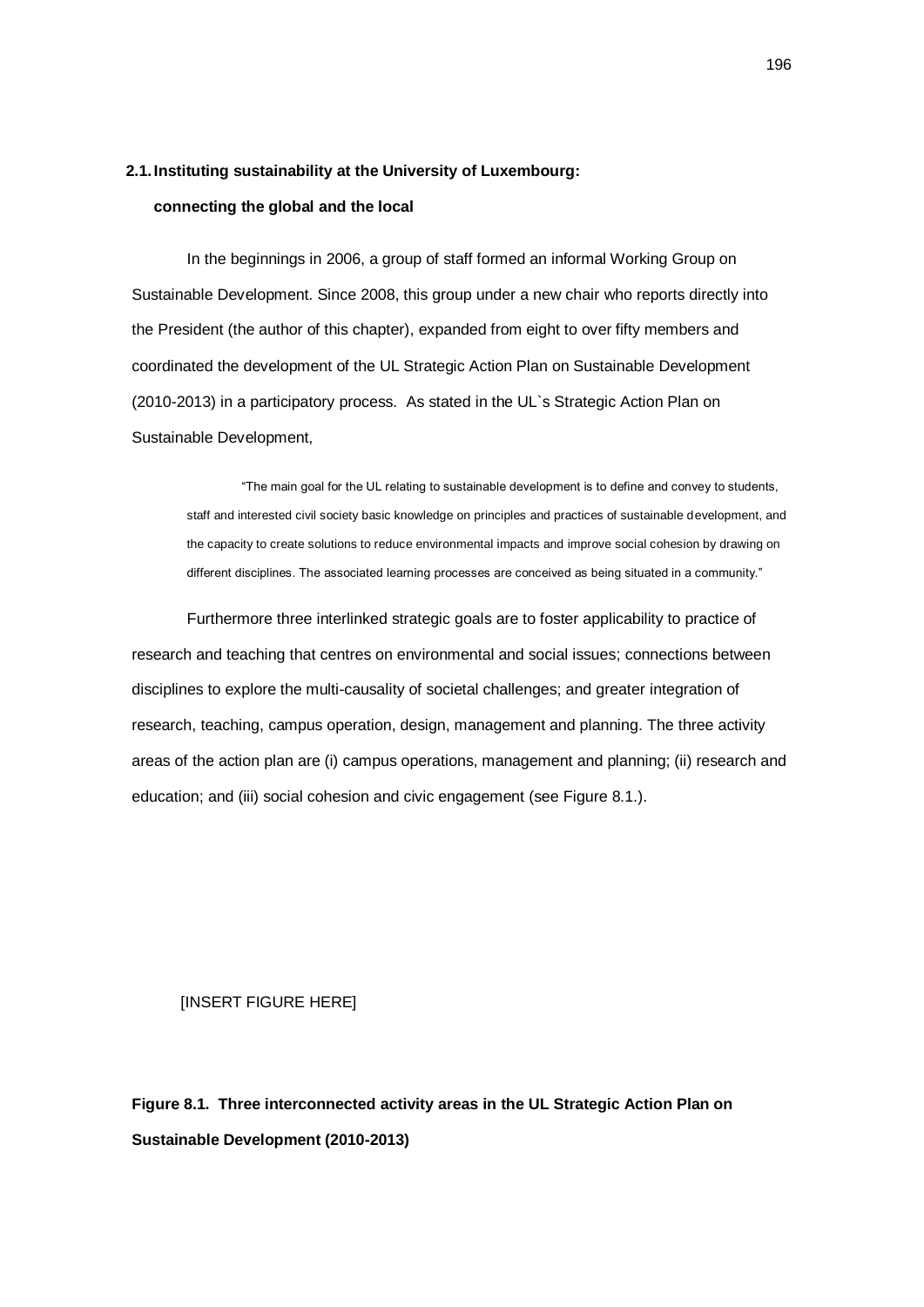Based on the presentation of this action plan to the rectorate, in March 2009, the university created a Cell for Sustainable Development with a head, an administrative assistant, and the possibility to engage students contractually. The Cell is attached and reports directly into the President of the University. The Cell's role is to see to the implementation of the action plan, involving students and staff. The Working Group on Sustainable Development that now includes members from all faculties, the administration, students, and other public research centres in Luxembourg, advises on, and contributes to, the activities of the cell. The Cell continues to actively contribute to work of key international networks like the International Sustainable Campus Network (ISCN) and its collaboration with the Global University Leadership Forum (GULF) that is active under the auspices of the World Economic Forum in Davos.

The single most influential factor that contributed to giving plans on sustainable development traction at the UL was the effective connection of local action and international networking. At the same time as assuming chairmanship of the UL Working Group in spring 2008, the author was also voted co-chair of the Working Group of the ISCN in charge of drafting a Charter for this network with many prestigious universities. At the ISCN symposium in Zürich in 2008 this ISCN Working Group had confirmed that a novel sort of Charter was required that invited Universities to assume public accountability for progress on transformation for sustainability. Therefore the plan was to include a reporting commitment and request signature at the level of the university president. The Charter and the associated reporting process would present a unique tool to foster exchange of best practice and tools between leading universities at the international level and thus speed up developments on this front. However, some ISCN members thought chances were very low that any University president would ever sign such a document emerging from such a young network, and hence the drafting was not a popular job. The author assumed this responsibility thinking that any feedback would be very useful for the Luxembourg strategic action plan which was just in the making, if for nothing else…

The first Charter text was largely based on discussions in the ISCN's Working Group on the Charter, and literature research. The drafting was a rewarding process as the international team made many substantive and detailed suggestions.<sup>ii</sup> The parallel drafting of the UL's local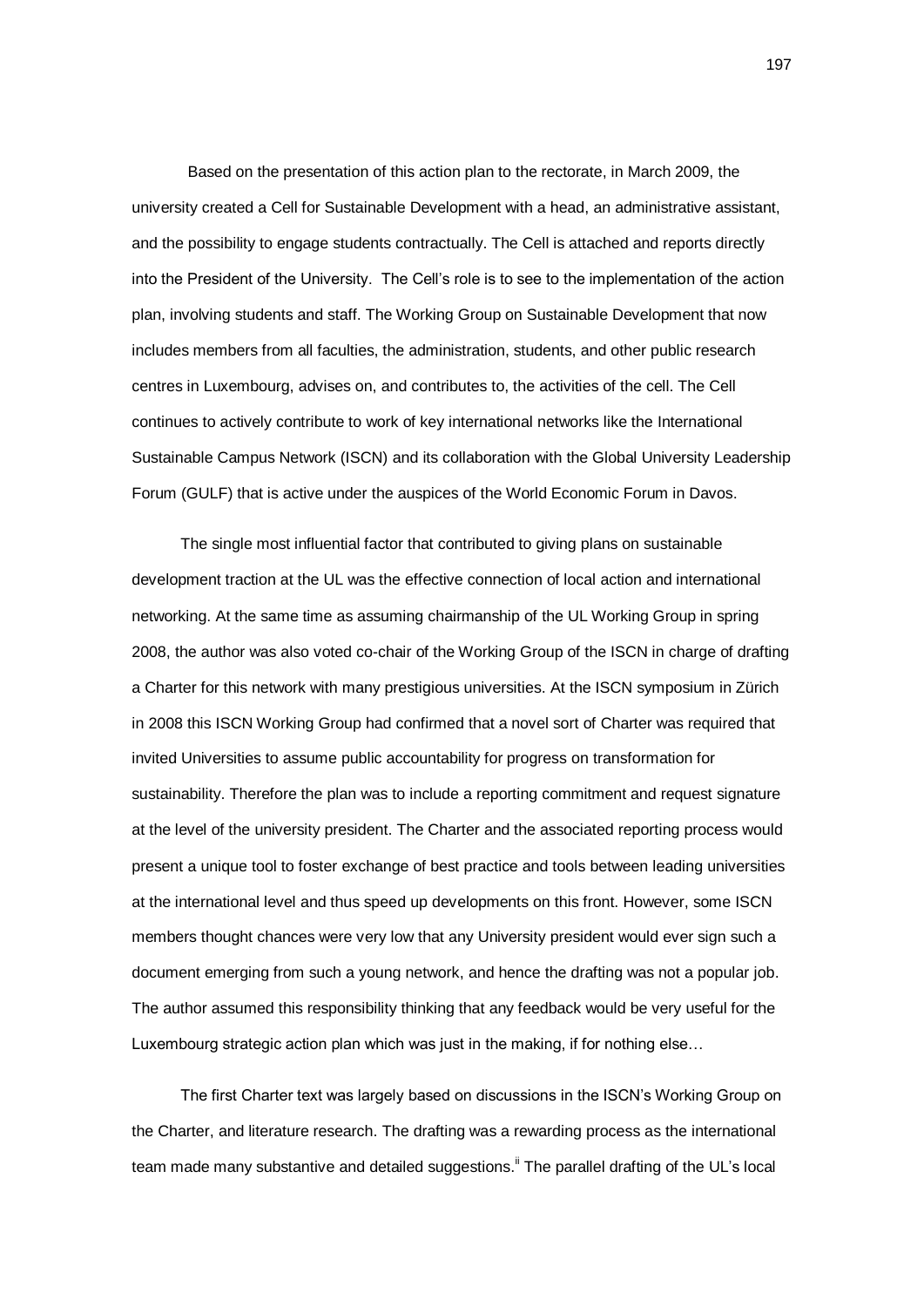first Action Plan on Sustainable Development for 2010-2013 benefitted enormously from insights of Universities already ten years ahead on campus development. Likewise, the ISCN Charter benefitted from insights gained from local stakeholders in the participatory process staged on the Luxembourg action plan, highlighting merits and limitations of proposed wordings of general principles from multiple local perspectives.

The issue of finding signatories amongst the presidents of leading universities got solved through a fortuitous Swiss connection: the ISCN representatives of EPFL (École Polytechnique Fédérale du Lausanne) arranged for my presentation of the Charter content to members of the GULF, an organization at the level of University presidents who meet annually at Davos during the World Economic Forum. The Charter text was revised with them, and the vast majority of GULF members adopted the Charter as ISCN-GULF Charter in their meeting at Davos in January 2010, and committed their schools to its provisions (see Annex A of this book with the officially adopted ISCN Charter Text). Now the Universities of Oxford, Harvard, Tokyo, Tongji, INSEAD and seventeen others had become signatories and committed to adopting three Charter principles as goals for their organization, setting locally adapted targets, monitoring and reporting on them.

Subsequently, the proposal of Charter signature was actively supported by the UL's Working Group on Sustainable Development, the Conseil Universitaire, and the rectorate, each time enjoying unanimous support. The final signature by President Rolf Tarrach benefitted from much positive feedback from across all levels of the organization, and press coverage in Luxembourg. President Tarrach attended the ISCN Symposium 2010 organized in the Luxembourg Pavillion at the Shanghai Expo to proclaim the news and engage more deeply with sustainable development. Since then, and since the dissemination of the University's first ISCN Charter Sustainability Report for the period 2009/2010 the membership of the UL Working Group and interest in the Cell's work has grown substantially.

The signature of the ISCN Charter in June 2010 represents a further commitment to interdisciplinarity that is also reiterated in the Action Plan on Sustainable Development (2010- 2013)**.** Another key factor for sustainable development at the University of Luxembourg in this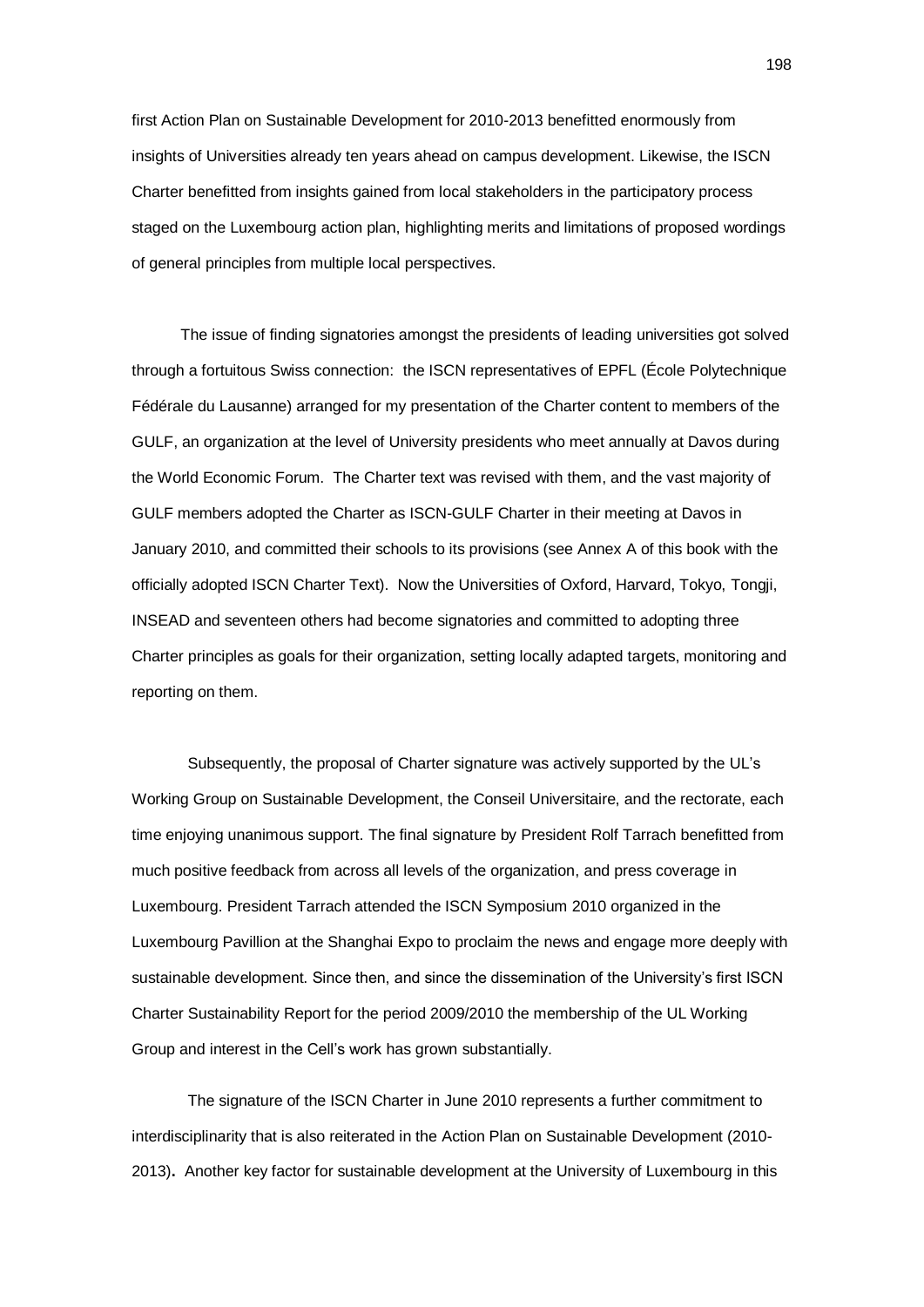new plan is the fact that a new campus is being built in Esch-Belval that will house two out of three faculties. The remainder of this section will consider current and planned activities under the three activity areas of the UL Strategic Action Plan for Sustainable Development. The subsequent Section 3 assesses implications and opportunities for the progressive moving of the University to the Belval campus over the coming years.

### **2.2.Campus operations, management and planning**

The overarching goals for this activity area include management, construction and refurbishment of buildings in a resource-efficient manner, and a campus that teaches about best practices for improved use of natural resources and reduced waste. This requires an improved linkage between organizational strategies and the campus community. This in turn can be achieved by combining environmental considerations in infrastructure development and management with clear communication and campaigns that foster adoption of best practices at the individual and institutional level.

The University's 'Service Infrastructure et Logistique' is working incessantly on reducing environmental impacts and saving costs by improving energy efficiency to ensuring procurement of the right cleaning products and working with the caterers to ensure precedence is given to regional, seasonal food and fair trade products. The Cell works closely with this service and develops regular sustainability reports. Current focal activities of the cell include the participatory development of a sustainable transport strategy, also based on regular transport surveys of staff and students. Measures that are being prepared for implementation based on survey results include a parking management scheme, promotion and subsidies for public transport, and campaigns and lobby to influence demand for public and low impacts modes with staff and offers from the municipalities, and measures to promote possibilities of avoidance of commuting to work at peak times of road congestion.

However, in the long run the relocation to Belval is a great chance to change old patterns of transport related behaviour of students and staff, and overcome current routines of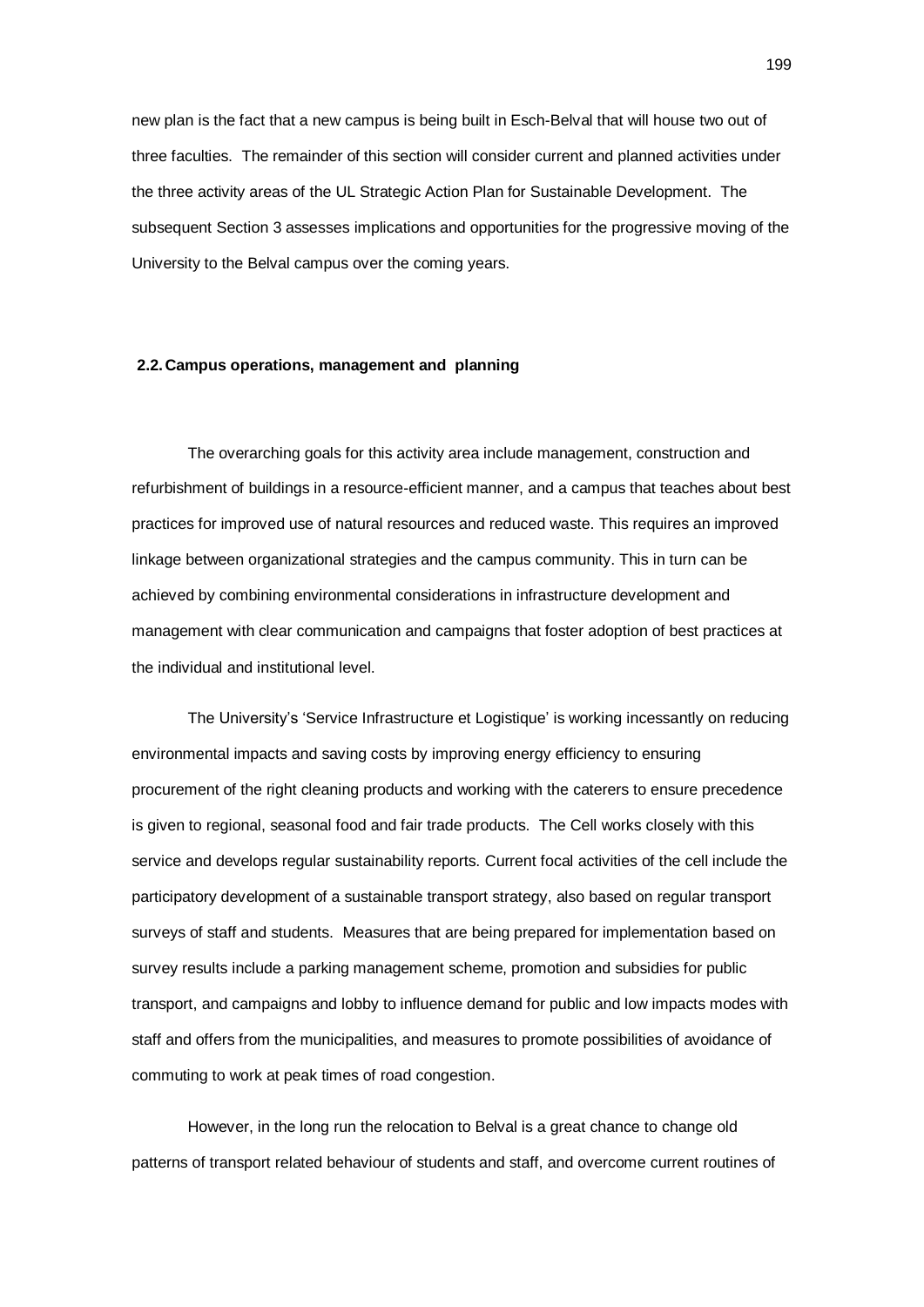car overuse. The pilot survey showed that about 45% of the staff used his/her car for commuting. The rectorate just committed to subsidize up to 30% the cost of individual subscriptions to unlimited use of public transport in Luxembourg by staff. A second example is our Green Student residence Award Scheme that invites students in university housing to assume new responsibilities for reducing environmental impacts and fostering social cohesion in their housing community.<sup>iii</sup>

### **2.3. Research, education and learning**

The main goal in this activity area is to build capacity within and beyond the campus community to propose solutions for complex and interlinked environmental and social issues and to assume to individual and collective responsibilities to address these. This requires problem-centred research and teaching, which transcends disciplines, connects with practical know-how, and relies on new participatory methods to find local solutions reconciling trade-offs and conflicts of interest.

Considering research, as detailed above in the introduction of Section 2, similar as in education, all priority subjects draw on several disciplines, and are closely connected to industrial sectors or practical needs prevailing in Luxembourg. Accordingly, the University demonstrates already a strong bias of being organized around research and concomitantly teaching subjects that draw on several disciplines, rather than only on one, and a strong connection to practice. In fact, the strong connection to practice also stems from the recent establishment and political struggles associated with this, which were resolved in the promise of creating a University that conducts research and offers teaching directly addresses the needs of the country. Thus, most interdisciplinary projects are strongly driven by technological, scientific and economic problems and also experience significant political pressure to directly account for large sums of research money spent by the state. These external pressures for organizing for interdisciplinarity however also means that instrumental interdisciplinary as defined above in Section 1 prevails.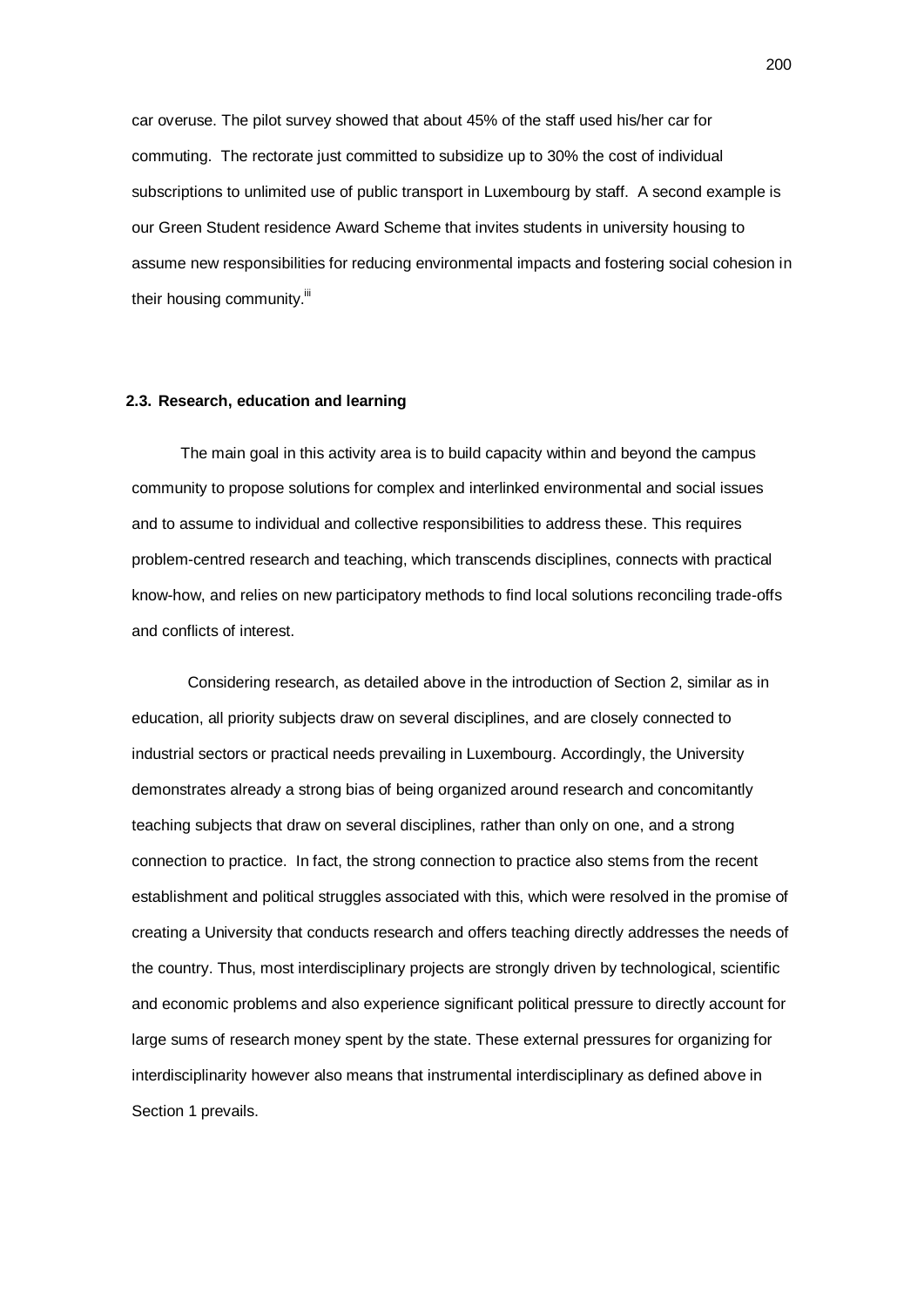One exception may be that all research units in the faculty that houses social sciences, educational sciences and the humanities are organized in an interdisciplinary manner focusing on subjects that draw on diverse disciplines, such as education in multi-lingual contexts, social inclusion, or learning, evaluation and cognitive science. This abundance of research subjects bridging disciplinary fields is also reflected in the organisation of the degree programmes of that faculty. Research in the cognitive sciences drawing on neuroscience and psychology and now recently engaging a philosopher is located in this faculty, as is a research project on local identities and regional development in the Greater Region of Luxembourg, and adjacent regions in France, Belgium and Germany**.** In general in the field of natural science and technology and engineering, the increased collaboration between life sciences and medicine, as well as in material science and engineering present two key fields of continuously emerging interdisciplinary projects. The engineering research unit at the UL has one focus on energy and the built environment, and has recently supervised an environmental psychologist doctoral candidate together with the department of psychology.

Considering education for sustainable development first, given that interdisciplinarity is posited as a fundamental organizing principle in the University's founding law, the starting point of making curricula more interdisciplinary can perhaps already be considered as quite advanced compared to some more traditional main stream Universities in Europe. Most if not all degrees offer some courses that are not of the central discipline of the degree, but which still are field or subject specific connections. However, for practical reasons, degree programmes are largely organized at the heart of one research unit, this often results in one prevailing framing of questions and issues society faces.

To expand the offer of learning opportunities across diverse disciplines, the Head of Sustainable Development together with the Vice President for Academic affairs developed the 'Open Course' programme. The 'Open Course' programme instituted for the first time in the winter semester 2010/2011, and progressively expanding, ensures a wider offer than just what is considered of primary relevance for careers relating to a particular discipline aiming at opportunities for exchange between disciplines in more heterogeneous learning communities.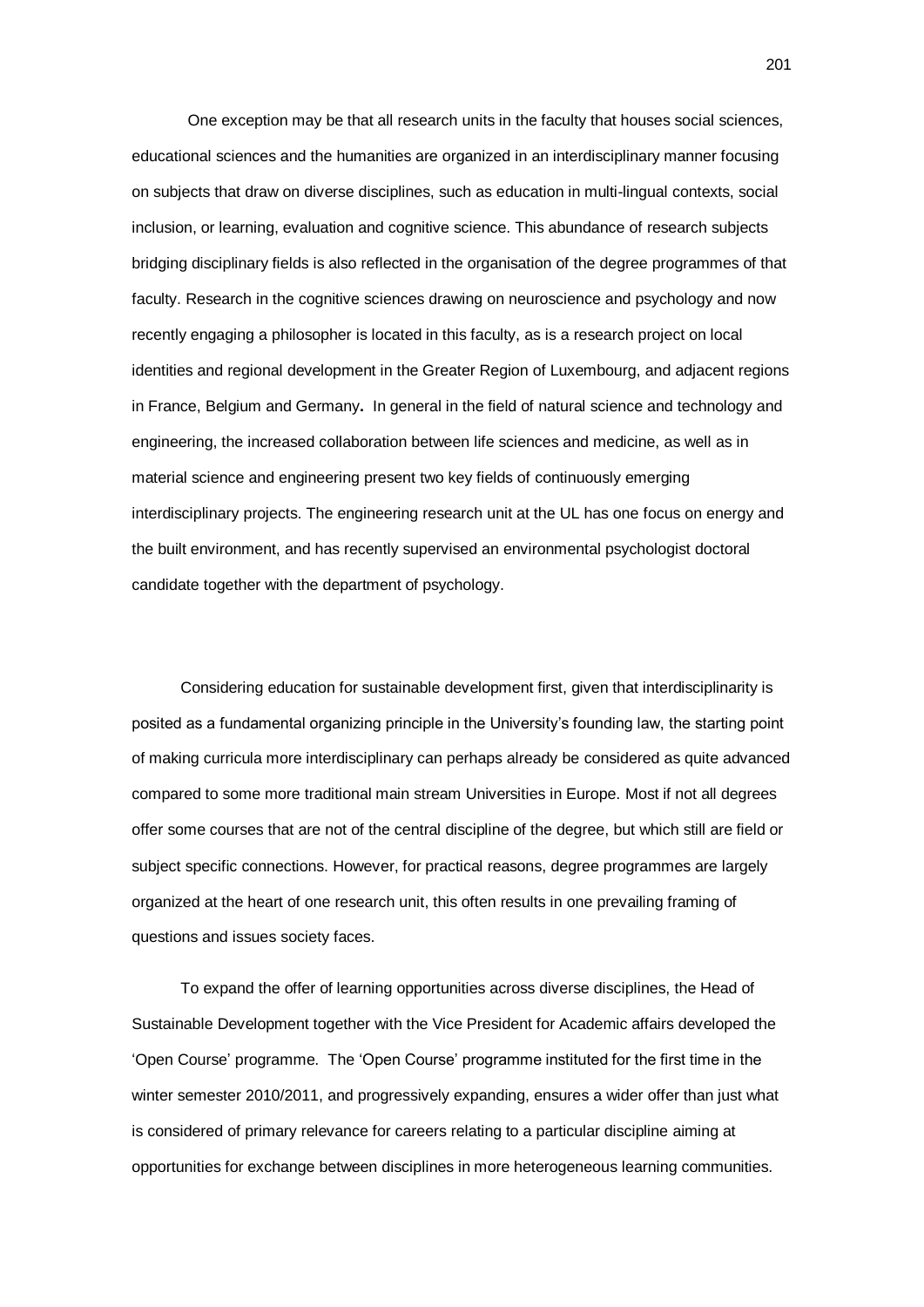'Open Courses' of general interest to students from all faculties can be elected as options, and which count towards a degree. In a few degree programmes no replaceable options exist as yet, and there Open Courses can be taken in addition to courses of the degree programme. The implementation of the Open Course programme is also being subject to measurement as an indicator for interdisciplinarity in the performance report of the UL to the government. We distinguish between indicators assessing *multidisciplinary* and *interdisciplinary* learning opportunities. Indicators for multi-disciplinarity include the number of courses that students can take that are not formally associated with their degree programme but that count towards their degree input. An output measure would be the number of graduands with at least 10% of their credits from courses that are not an integral part of their degree programme. For more level implementation of the 'Open Course programme' at the University the UL should set the target that all BA programmes dedicate a minimum of 10% of the Total ECTS points of a degree to optional courses that can be selected from the Open Course Catalogue. There are however relatively few opportunities for those who seek 'interdisciplinarity' in education, where students are assessed on the development of the capacity to actively draw on insights from several disciplines to develop more effective problem-solving skills within a course, or within a degree programme. An example of a well-established exception is a course within the 'Formation Continue de l'aménagement du territoire' that problematizes integration of insights across disciplines and practice for spatial planning purposes. Such attempts are however disparate and remain the exception rather than the rule.

Compared to requisites to 'sustainable education' described in Section 1.3. above, courses that sofar had emerged from research units at a faculty do not go far enough in organizing for 'transformative' learning experiences that equip participants to act as effective change agents. As one starting point in view of the desire for deeper curriculum change, the Cell for Sustainable Development advanced a degree programme leading to a Certificate on 'Sustainable Development and Social Innovation', which was approved by the UL board of governors in the autumn of 2012.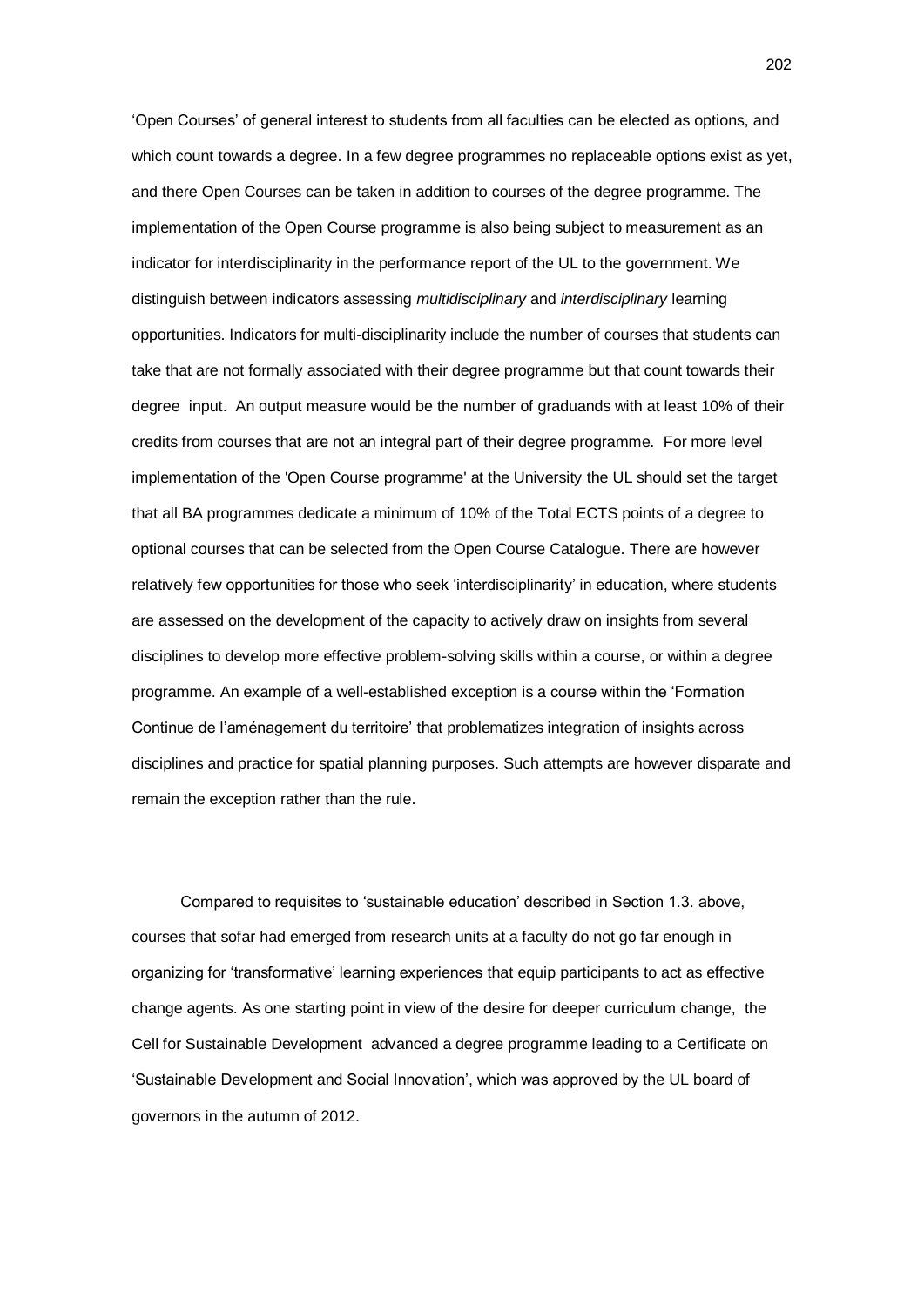This new degree programme is unique, as it is offered to both students at all degree levels and professionals with the goal of serving as platform for social and experiential learning across disciplinary and organizational boundaries in a diverse community. All courses are explicitly interdisciplinary and connected to practice with a focus on issues salient to Luxembourg. The core course 'Science and Citizens meet Challenges of Sustainable Development' considers challenges of resource management and pollution we face combining perspectives from the natural and social sciences and from practice. The course equips participants to design and implement experimentation for social and technological change, focussing on how they can better take account of the co-production of science, knowledge and social norms; the plurality of interest, stakes and truths; and complexity and tensions arising from local and global interconnectedness. Peer group projects with practical implications are an important aspect of the course. A second course on Social Enterprise and innovation was launched in October 2012, which focuses more on social and technological change in terms of reorganisation of economic activities (for example distributed generation and ownership of energy-systems or cooperative housing schemes) through social enterprise. Case studies and peer group projects serve to explicitly integrate theory on legal, financial, sociological and management aspects of social enterprise to cases and test their applicability in complex real cases.

To sum this section up, in terms of organizing for interdisciplinarity, the University of Luxembourg presents a success story with room for improvement. The University lacks research projects that leverage natural and social science to frame and cross-question each other's assumptions to better understand complex challenges society faces.

The second, and more systemic critique voiced here, is that at present no University policy on interdisciplinarity has been adopted that attempts to create a basis for developing more of a mutual understanding of what 'interdisciplinarity might actually mean in the institutional context of the UL, that sets targets on the implementation of organizational measures to support interdisciplinary research, education and career paths, and that amongst other things posits the need for closer collaboration of natural and social scientists already as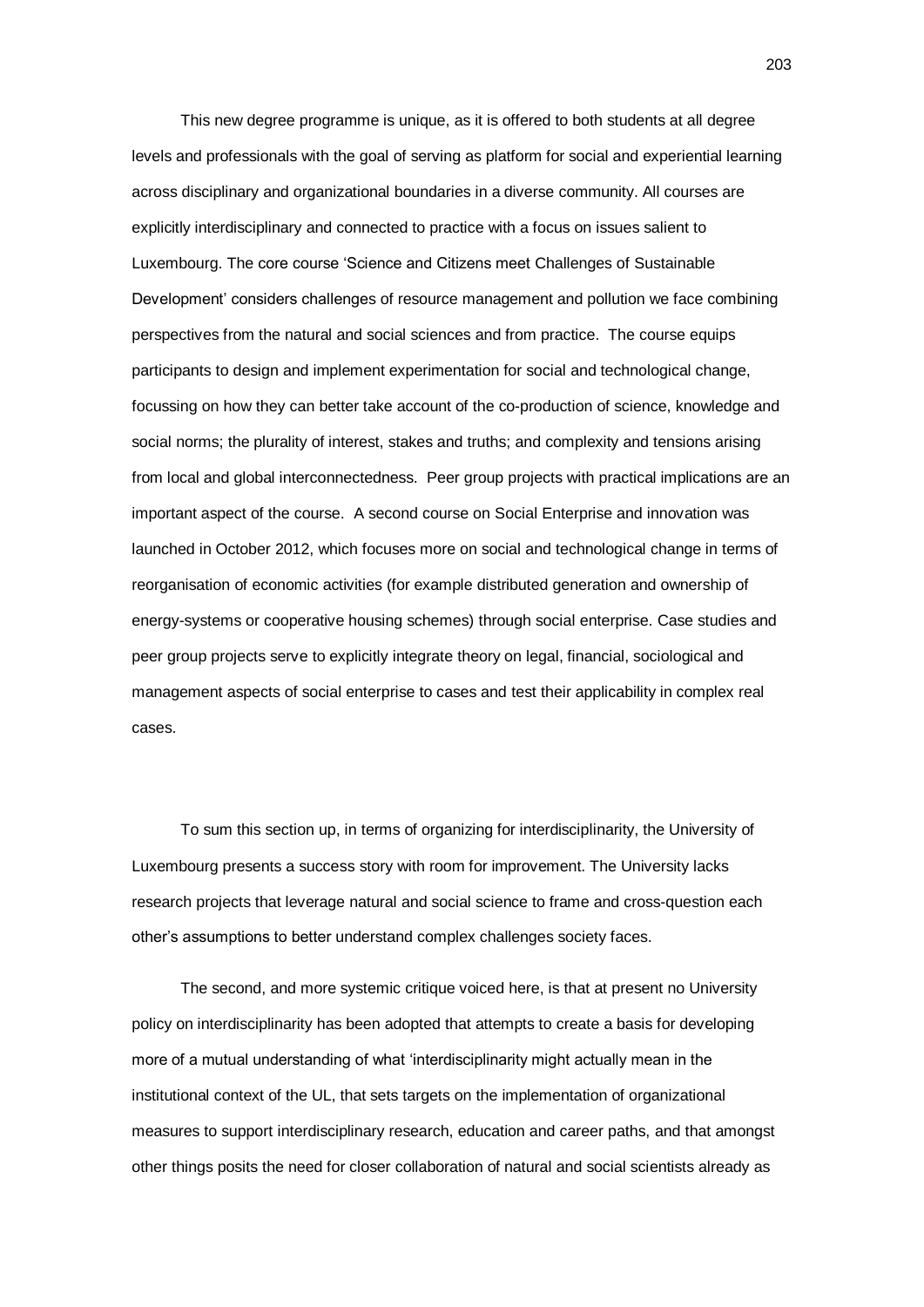research problems are framed. Such a policy is recommended as a first step to more a systematic approach to support interdisciplinarity at the University, and provides a basis and an implementation plan for other organizational measures to create spaces for supporting the development of interdisciplinary education, research and recognized career paths (see section 1.2. above). This policy could also develop a strategy on funding and recommendations to the national research funding authority. The Certificate on 'Sustainable Development and Social Innovation' presents a first step towards more systemic efforts planned to foster curriculum change.

### **2.4.Spaces for social cohesion and civic engagement**

The current spread of the University across three campuses without a central place for all is not helping social cohesion, apart from the odd bench here and there or the cafeteria there is no space foreseen for work in peer groups or informal get-togethers of smaller groups. Also given the significant proportion of public funds that finances the University, many, if not most research units are running projects of research for social or environmental improvement in Luxembourg, in close coordination with the respective Ministries in charge, but little of this is of the collaborative nature implying also framing of such projects together with natural and social scientists that we have described above.

# **3. A new campus in Belval? Implications for the university's identity and mission**

Since the turn of the 20<sup>th</sup> century, the development of the country's economy has depended to a large extent on the development of the local steel industry (Primm, 2009). Belval was Luxembourg's largest brownfield site on an area of about 200 ha. Belval was owned by Arbed, the Luxembourg steel group founded in 1911. Today, the site of Belval presents Luxembourg's most ambitious large urban planning project for regional development of the South. The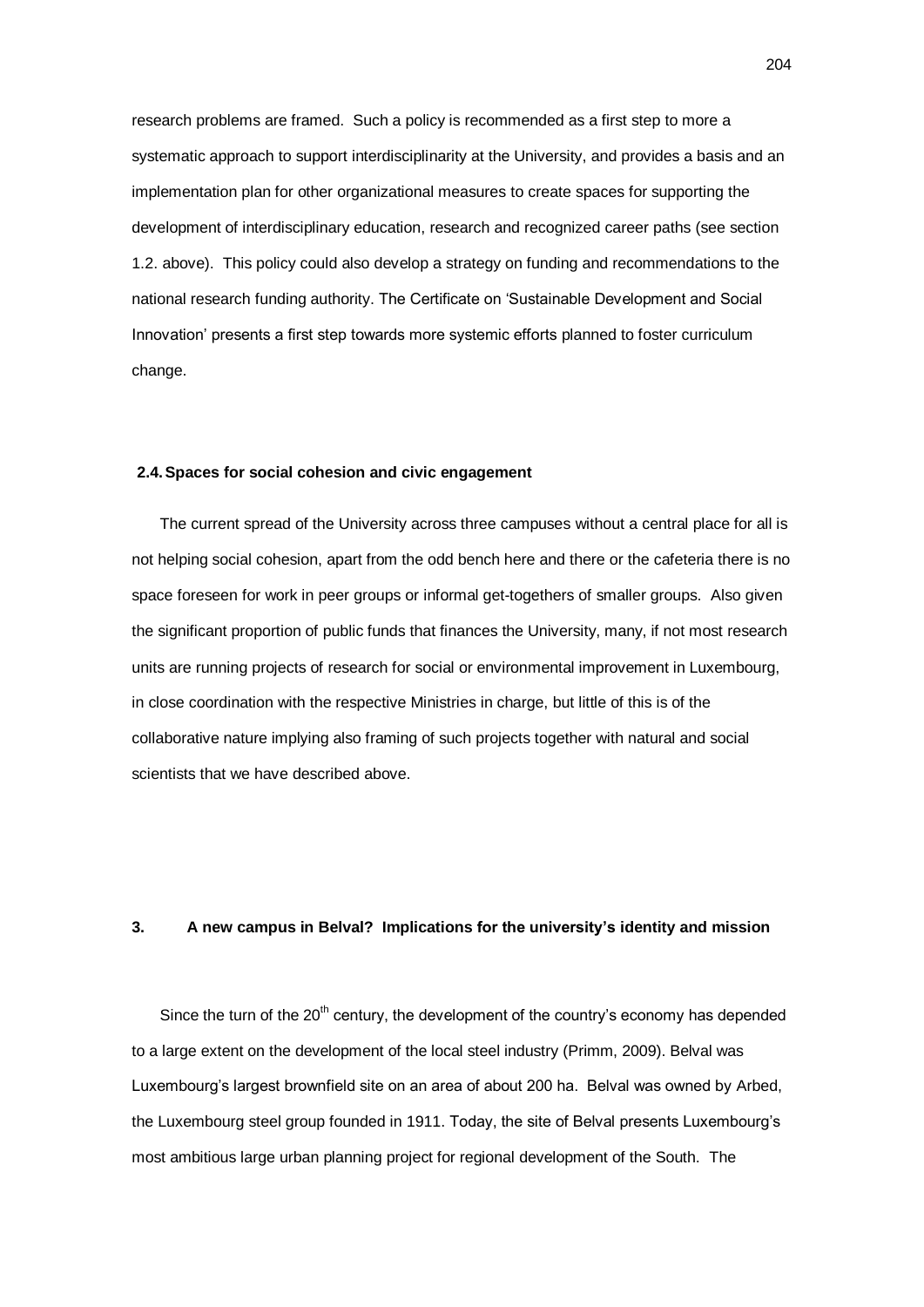Luxembourg government dedicated the future use of 120 hectare area of this site to the construction of a Science Park (the 'Cité des Sciences'). The 'Cité des Sciences' shall accommodate the main campus of the UL, and other public research organizations, student life, start-up activities, secondary education, public services and administrations, culture, sports and leisure. Belval is located in the south of Luxembourg, close to the French border, on the territory of the municipalities of Esch-sur-Alzette and Sanem. ArcelorMittal continues its operations on the adjacent terrain in Belval, one factory for electrical steel production and recycling remains operational on the site. The state together with ArcelorMittal created the public-private society AGORA for the development and sale of the area, and has defined the site as a national development pole. Today there is already first circumstantial evidence supporting this view from the rising demand of office space and habitation in the area. The site is being developed to house 5000 inhabitants and 20 000 daily users who come to work on site.

The total public investment dedicated to the project is  $\epsilon$  1,000,000,000 for all public buildings and the associated infrastructure. Planned over a period of 15 to 20 years, the Cité des Sciences will consist of about 25 public buildings on a total surface area of 27 hectares. The Cité will house over 7,000 students as well as 3,000 teachers and researchers. The Cité de Sciences will provide room for a large part of the University of Luxembourg , three Public Research Centres, and a range of other public services such as national archives, music hall and national center for industrial culture. In charge of the project is the Fonds Belval, a public institution created in 2002 in order to oversee the construction. The principal tasks of the Fonds Belval include drawing up construction programmes, organizing architectural competitions, oversight of all associated studies and of the implementation of the building projects, as well as financial management and accounting. The first building on the new campus in the Cité des Sciences in Belval, the Luxembourg Centre for Systems Biomedicine, started to operate in September 2011. The relocation of further research units is planned to start in 2014. The Faculty of Law, Economics and Management will largely remain in Luxembourg city.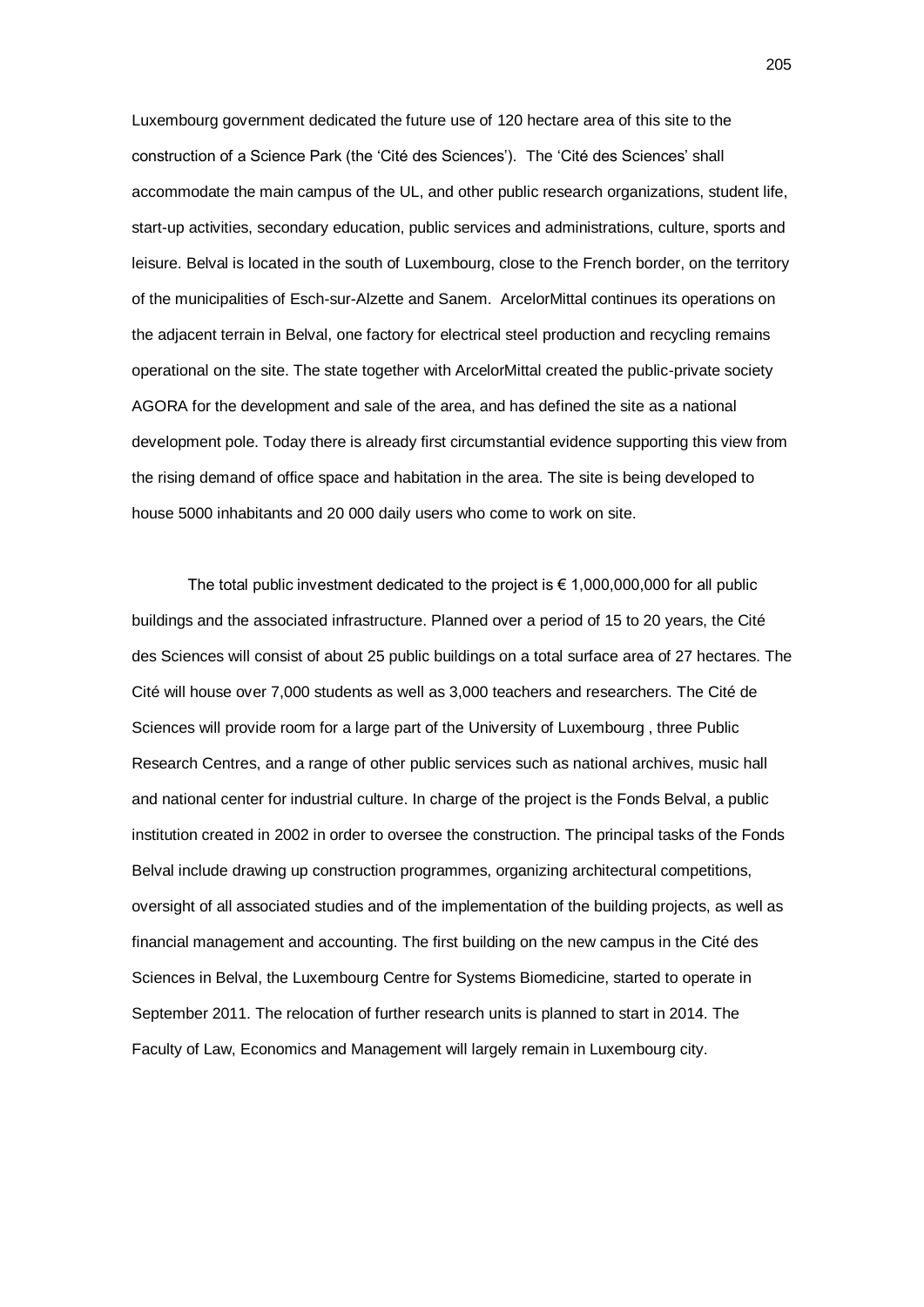# **3.1.Planning Esch-Belval**

The UL strategic action plan and the ISCN Charter both include goals on buildings and campus planning, that are most relevant to the construction of our new campus in Esch-Belval, in particular as there were decisions to make few if any investments in the current campuses before the move. This subsection illustrates challenges of staging participatory processes if they are not stipulated for in contracts or bylaws, and if one or two organisations, who will not be key users of the site, have responsibilities over the entire budget and outcomes.

The development of the Master Plan for the site of Belval by the urban planning office 'Joe Coenen' from Maastricht takes account of main criteria for sustainable urban planning were respected, including to minimize consumption of space and natural resources; rationalize and manage efficiently urban flows; protect the health of the urban population; maintain cultural and social diversity, whilst avoiding poor coherence; ensuring equal access to resources and services. The development of the Master Plan for the site of Belval by the urban planning office 'Joe Coenen' from Maastricht takes account of three key criteria for sustainable urban development: it foresees mixed-use urban quarters, ensuring easy access to all commerce to meet basic needs by walking and cycling, an excellent public transport network connecting Belval with rest of region, and 30% of the area is dedicated to green space that also ensures high quality environmental amenities for leisure (in the Park Belval). Furthermore, the development company AGORA promotes sustainable construction in terms of building design and materials used. Planning took care to optimise connections to Esch as the country's second largest city with 27 000 inhabitants and the adjacent commune of Sanem. Luxembourg city, at twenty kilometers distance North, and Thionville, a major population dense area 20 km across the French border are well connected with public transport, a new train station has been built for this purpose (Belval Université), and improved bus services are planned. For more details please see Chapter 13 by Becker and Hesse elaborating considerations of sustainable site development and its improved embedding in the region and its economic activities.

Agora, developer of the Esch-Belval project, has recently participated in a precertification phase of new urban development projects organised by the German organization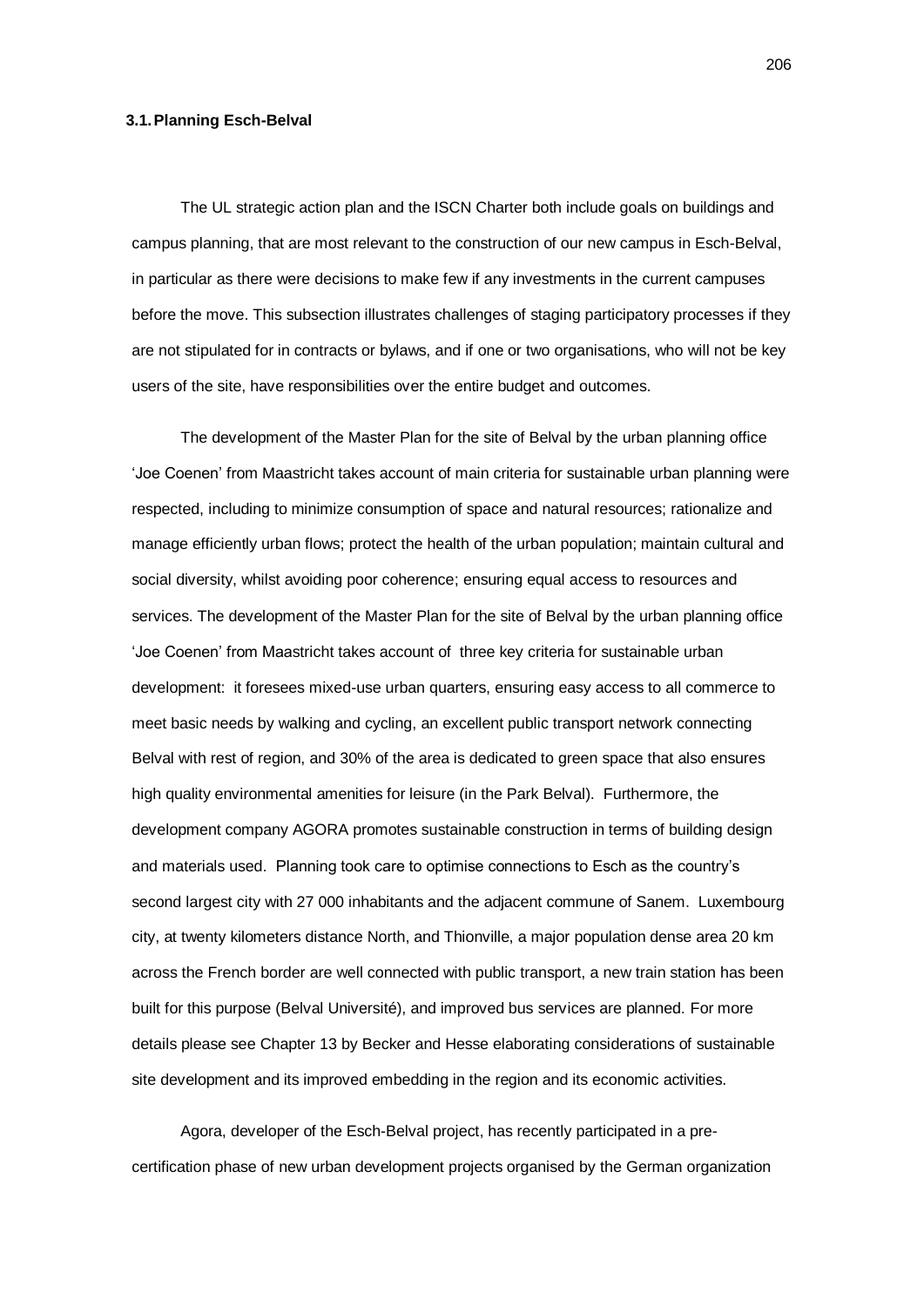for sustainable construction DGNB (Deutsche Gesellschaft für Nachhaltiges Bauen). Agora received the GOLD pre-certificate, the highest distinction in the category "urban area of mixed use" among 13 international projects which have been evaluated.<sup>IV</sup> This international label is gaining rapidly acceptance across several countries and major new development projects are rated according to 45 evaluation criteria which are divided into five subject areas: ecological quality assessing environmental assets and infrastructures; economic quality; socio-cultural and functional quality; technical quality; and the quality of the planning, settlement and usage process. It represents a true invitation for interdisciplinary deliberation in participatory processes.

Looking at the sustainability of buildings, some of the new buildings in Esch-Belval have benefitted from successful integrated environmental design, such as the Maison du Savoir. The Fonds Belval, the public agency in charge of construction of all public buildings and infrastructure in the Cité des Sciences, places emphasis on integrating energy management in design: building form, quality of technology, use and comfort, proportion of renewable in overall energy used, passive solar gains and building orientation, costs of technical installations compared to total building cost, % of translucent surfaces of the facades (optimum at ~30%) are all criteria that are assessed in the pre-evaluation phase. A second key principle of the Fonds Belval is that building-users should bear a maximum of autonomy and responsibility for energymanagement, and hence a building's technical services should be minimized.

The university will be the single largest user of the site, but it has no formal legally binding role in the planning process, and so far there has not been an important budget for infrastructures in Esch-Belval attributed to the University. The Fonds Belval consults the UL on its needs where it deems necessary. It is as yet unclear whether the university will own the buildings, or whether the state will maintain ownership and make them available to the university. The university developed together with the Public Research Centre Henri Tudor and the Fonds Belval a set of target values and recommendations relating to measures for efficient energy and water use that were included in competitions and distributed to all planning and construction teams.  $\check{y}$  Other elements of the ISCN Charter principle on campus planning, such as participatory planning (integrating end-users such as faculty, staff, and students) and life-cycle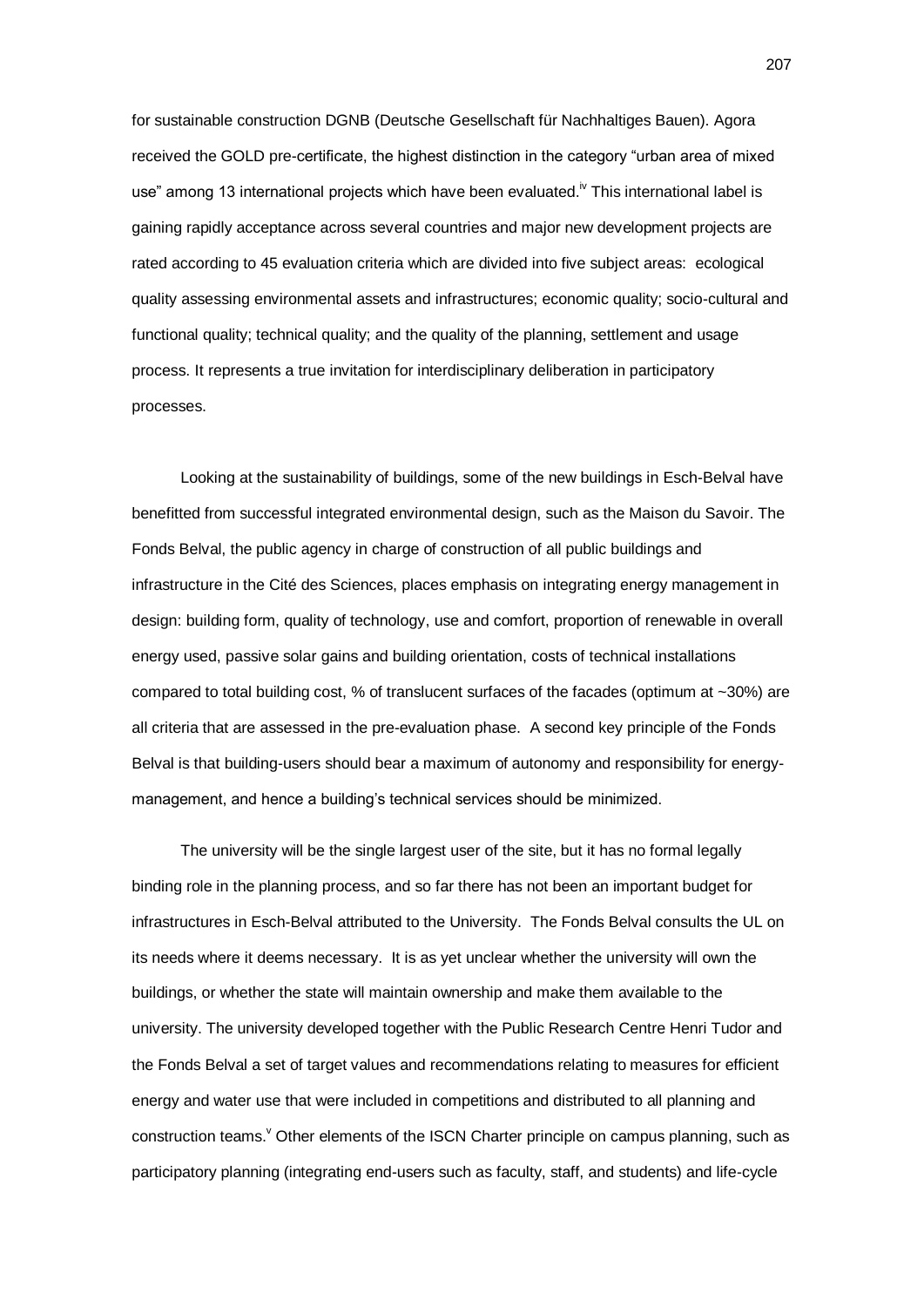costing (taking into account future cost-savings from sustainable construction) are more difficult to achieve in view of the current organization of the campus planning and construction process; the University has no own budget for campus construction and it is as yet uncertain of whether it will attain ownership of the buildings after moving to Esch-Belval. The recommendations apply for all stages of planning, construction and operation, and also have led to notch up the involvement of the University's engineers in the planning process a little bit.

Upon the university's request to consider DGNB certification of buildings, the Fonds Belval organised a process with local and external experts to develop locally adapted sustainability criteria and assess the site, which was led by the Swiss consulting firm Baseler and Partner, who had also been the lead consultant on energy considerations in building and site development. The main opportunity for regional development was seen in the clustering and development of a regionally well connected site for new knowledge production and innovation. Along with challenges, the study identified five interdependent core topics that will have to become central action fields in the near future to ensure the sustainable development of the site: an increased share of built surface area for housing; sustainable mobility including provisions for commuting across the border; an enhanced quality of habitation; an appropriate approach to use of energy and natural resources; and ensuring the quality of the planning and development process. These are requisites for a Cité des Sciences with a lively attractive mixed-use of the terrace of the blast-furnaces with a high and sustainable environmental quality assuring a high quality of life. Chapter 13 offers more detailed insights on the significance of these points and approaches to address them.

# **3.2. Integrating operations, research, education and civic engagement: challenges and opportunities in Esch-Belval**

With several faculties being connected on one main campus, and with a central building designed as a turn-style for the University community, the centralised arrangement of teaching space not only makes sense for social cohesion for students and staff across departments, but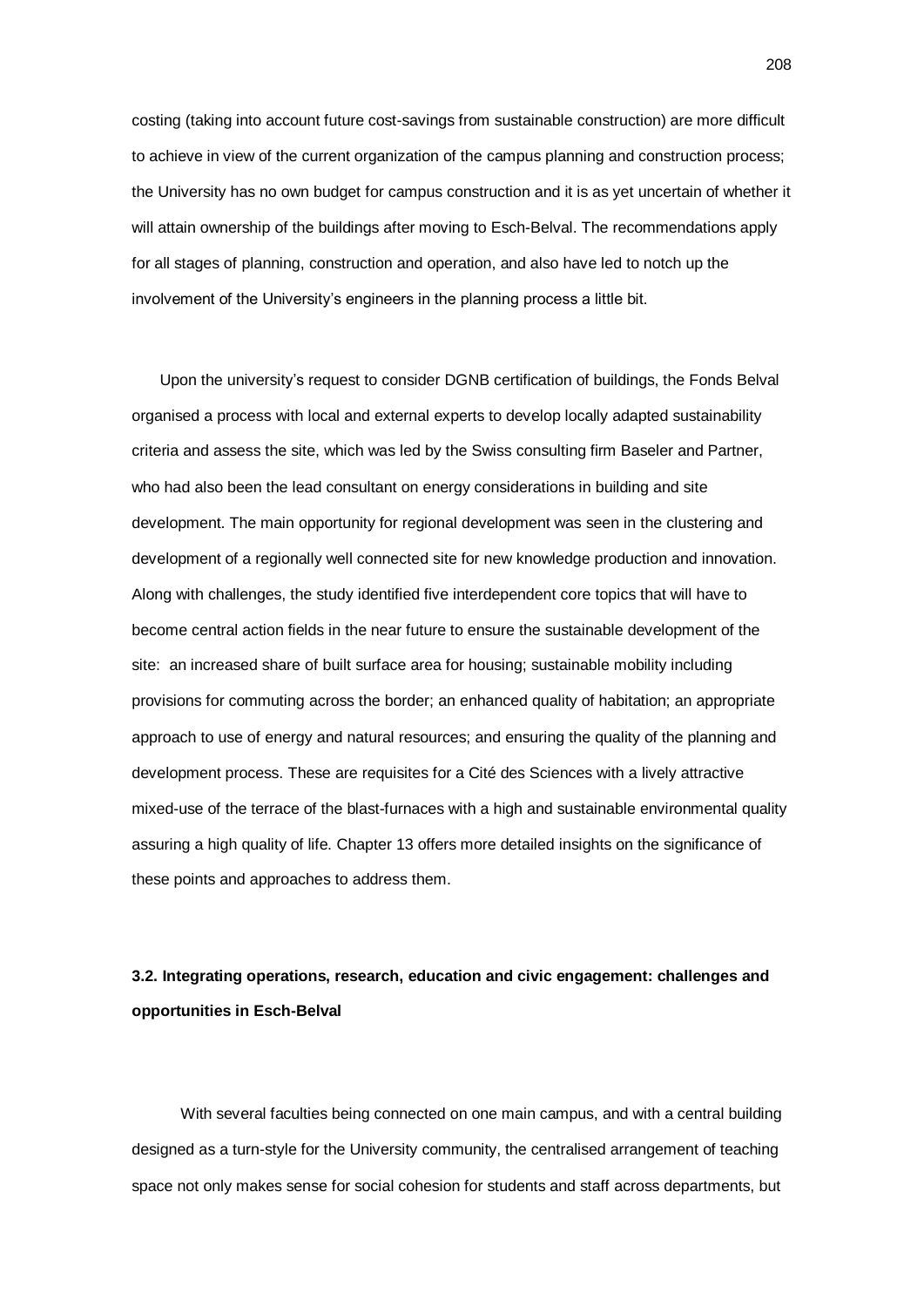also environmentally and economically in terms of effective use of teaching space at full capacity through an efficient electronic scheduling system. Projects shaping the identity of the site could include development of buildings and public spaces and structures that teach within the university's space. The best building technology fails without user awareness (see also Meehan, Chapter 6). Eye-catching demonstration projects of environmental technologies such as solar panels, and publicly-displayed attractive visualised monitoring of energy and water consumption can be combined with other awareness raising design measures to foster behavioural change at the individual and institutional level. Development of such projects can help to integrate sustainability as a core value for improving operations and academic programmes. Beyond technology, art work connecting on-lookers with the natural elements, such as rain-, wind-, or sun-driven mobiles, have been realised in other world areas.

It will be easier to institute curriculum changes and interdisciplinary courses on such a single site. The region's particular challenges are amenable to be addressed in participatory research projects that can be closely connected to teaching and educational projects conducted as part of degree programmes such as on social housing. At least infrastructure, if not other organizational barriers can be designed to foster the coming together of diverse disciplinary cultures in courses and research projects.

In terms of opportunities for research, with the UL's new campus and three other public research centres being situated in Esch-Belval, this site holds particular promise for establishing living laboratories. Living laboratories could here well constitute a specific type of niche for innovative experiments in sustainable development. Living laboratories provide a space for diverse learning communities of multiple stakeholders to address local challenges, by jointly framing issues and defining needs and producing new knowledge that is deemed by all an adequate basis for concerted action. The purpose of living laboratories is not only to allow new things to be tried that would not be possible in conventional urban settings, but also to carefully monitor their social and physical impacts in order to provide a basis for shared learning and concerted action. Living laboratories thus serve to produce situated knowledge to better address specific local challenges, such as improving energy-efficiency of building operations or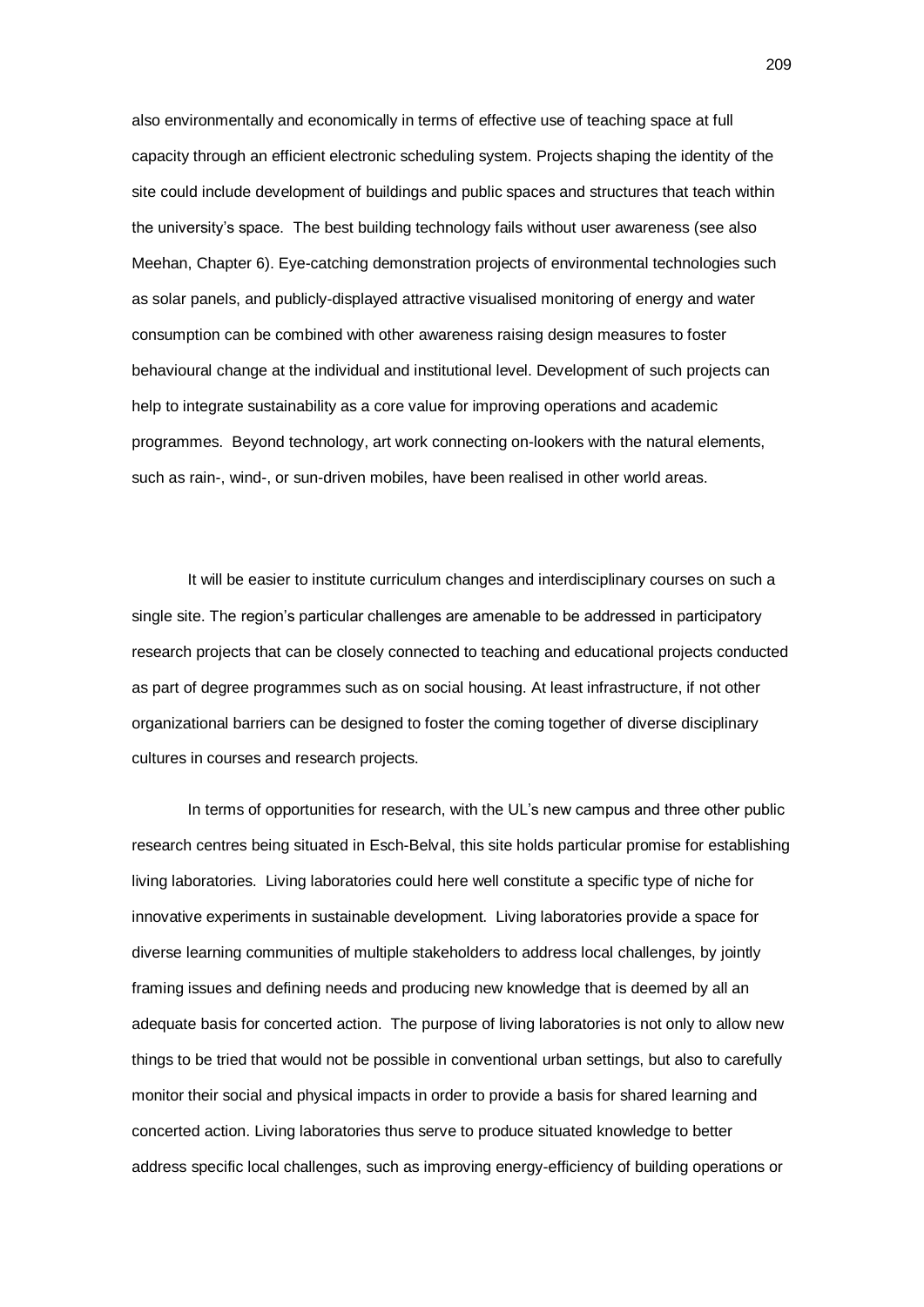promoting less polluting transport choices. Bounded spaces, in terms of buildings or specific quarters of the site could be chosen for new forms of public-private partnerships that emphasise joint knowledge production processes that given direction by jointly developed visions for local sustainable development scenaria.

The design of new indicators and monitoring technologies to set and track sustainability related goals in processes that engage research, stakeholders and inhabitants alike can potentially be tackled in Esch-Belval in a particularly effective manner. There is compelling evidence on the effectiveness of achieving at least short term behavioural change and reduced energy-use based on monitoring and feedback technologies targeting building inhabitants. But longitudinal data on the formation of new habits and understanding of the value of energy and its uses in individuals and organisations is lacking. Moreover, the ethics of the use of such monitoring and surveillance tools in particular at the workplace is an under-researched field. Esch-Belval with its cluster of new buildings, public research organisations and private firms who will just have moved there, will offer unique opportunities to stage research partnerships to address these and other questions relating to the co-production of new technologies and social norms for improved quality of life with reduced environmental impacts. See also Chapter 13.

To ensure appropriate priorities for regional transformation for sustainable development and social salience of research plans and outcomes, a reframing of role of Vice Rectorate for Research could be considered from 'connecting a stakeholder, often in the private sector, with a research project he deems instrumental for his strategy' to 'staging participatory processes for priority setting and project definition', thus offering a platform for co-creation of a research strategy and projects. Such processes would provide a much needed platform for envisioning of alternative futures with respect to specific social and technological innovations of local and global significance, with participation from local and regional government, private interests, organized civil society and interested citizens.

Infrastructure requisites for the UL's new Esch-Belval campus view of connecting the University with the city and the region it is embedded in requires permeable campus boundaries, in the form of pro-actively connected infrastructure and social networks. A prerequisite for exchange in practice are boundary design processes which engage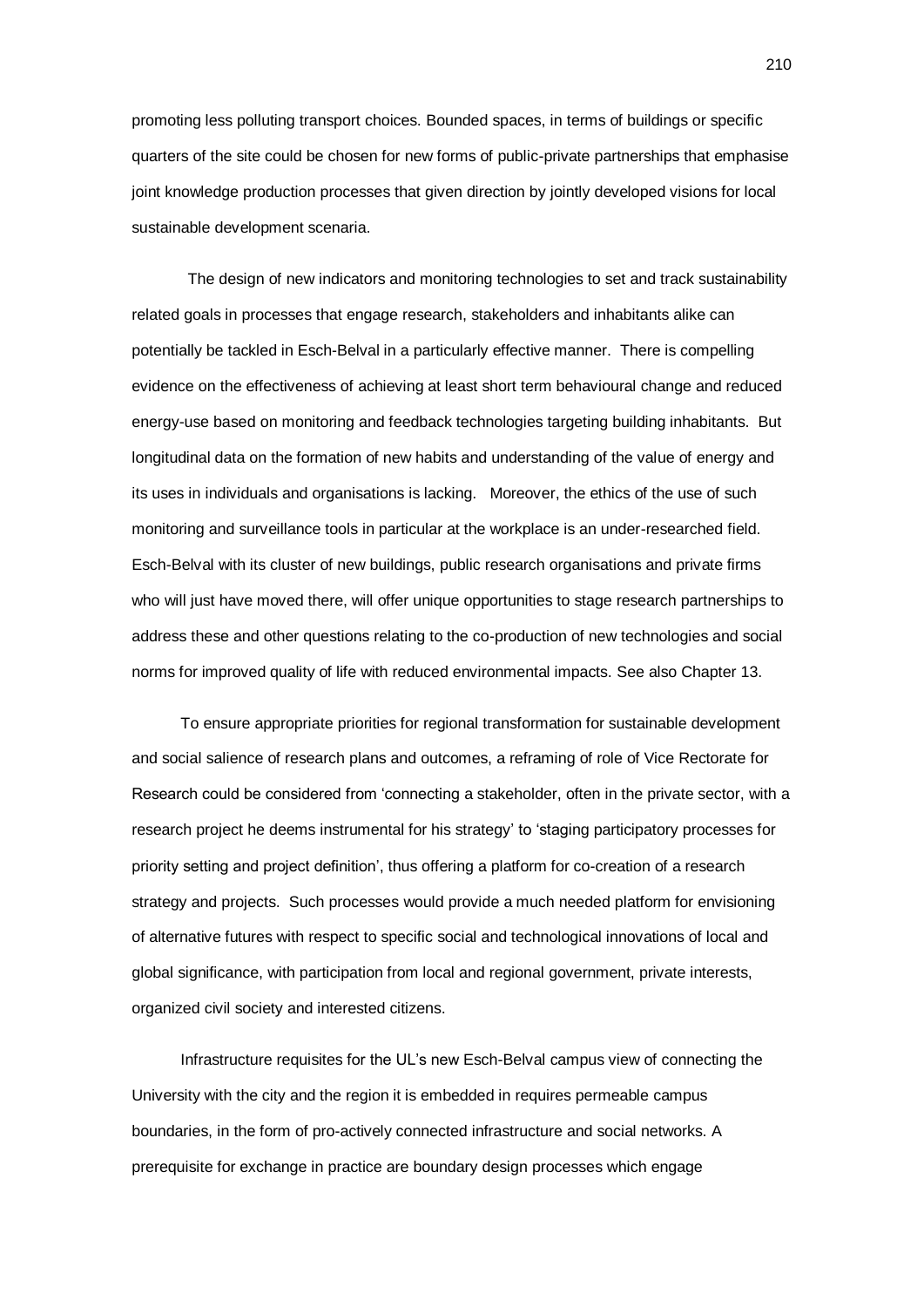representatives of the University and city communities, as well as planners and engineers (see also Chapter 13 by Becker and Hesse). Connective spaces between Esch town and campus should foster low impact modes as walking and well-distributed short term hire bicycles. Given the relatively short distance between Esch and Belval, a visible and attractive walking way (e.g. with bridges over larger roads) could be developed that provides a convenient and safe connection as well as directing attention to the presence of University in town and pointing to the flagship site Belval.

The main challenge for true regional integration and more ambitiously, transformation of the university and the development of research and education projects that are closely connected to local needs and local society, is the cultural gulf between academic values and a local blue collar community afflicted by regional industrial decline, with manifestations in the country's highest unemployment levels and highest proportion of school drop-outs. A new focus on improving regional quality of life with research and teaching will require reframing governance processes for developing research priorities and projects. Several universities in Japan are accumulating experiences on projects and policies developed jointly between university, city and regional councils and companies for environmental conservation, renovation, social integration, spatial planning and economic revitalization. Such endeavours have been found to work well if they rely on contractually formalised Town-Gown Partnerships that require annual reporting duties (see Chapter 12 by Kurata, Ozasa, Ueno and Hisashi). Successful examples in Japan include projects promoting low carbon mobility, gardening in the city, and the establishment of green businesses helping social inclusion of socially disadvantaged.

### **4. Challenges and opportunities for a forward looking University**

The new campus offers a unique opportunity to improve on integrating operations, research, the education curriculum and civic engagement for transformation for greater sustainability of the university itself and concomitantly by contribute to regional transformation. This idea is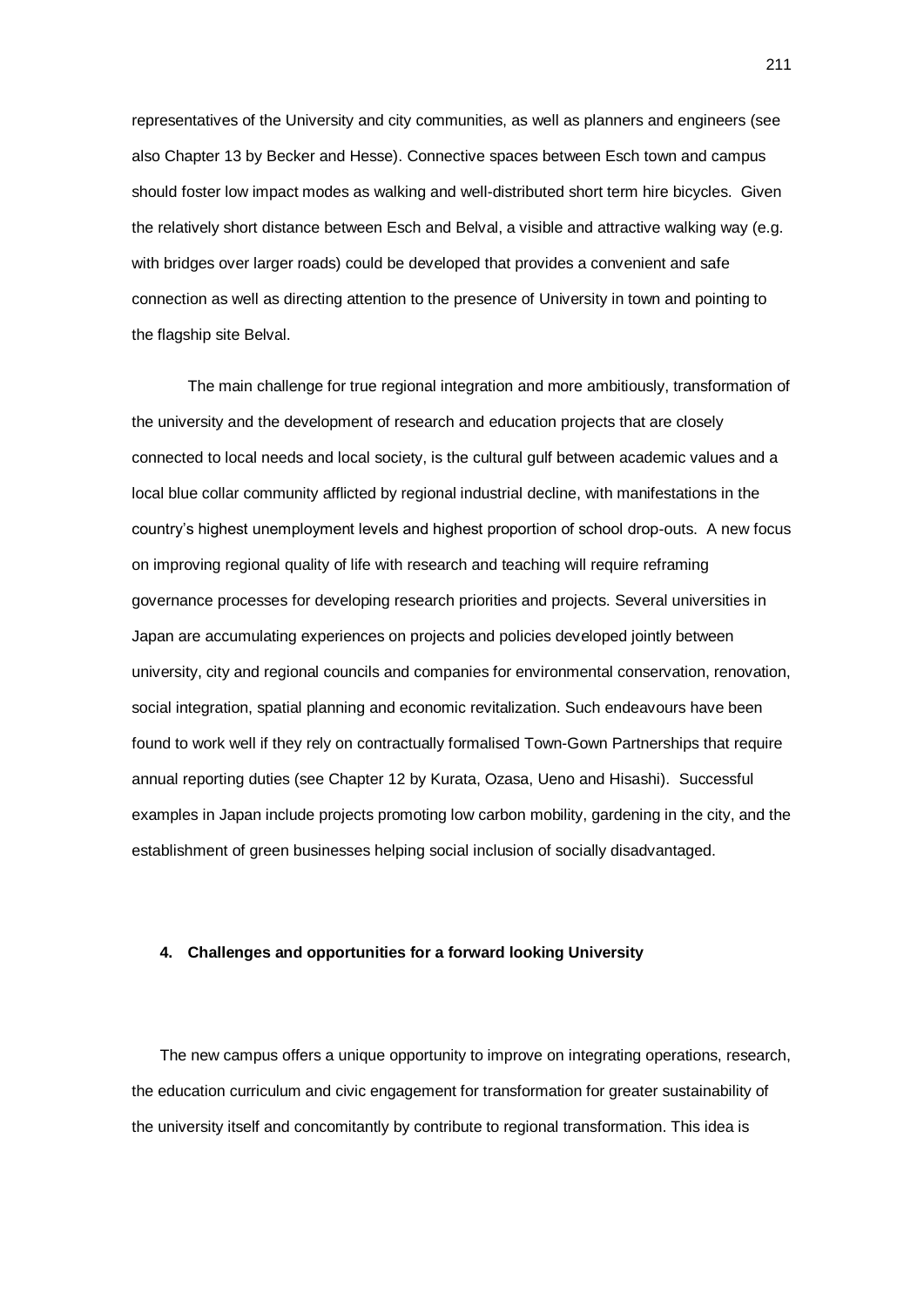ambitious, a long-term plan, and difficult to measure in terms of cause –effect relationship once the university has moved.

Some critics claim that the striving of research and education for interdisciplinarity and for closer ties to practice creates tensions and trade-offs with more classical remits of Universities to train disciplined, rigorous critical and autonomous thinkers in a more liberal tradition. And how can we avoid that Universities are captive of too close a connection to private sector entities driven by economic short term purposes? The recognition of such tensions in the remit of Universities is however not new: there are similar tensions in the five main functions that have often ascribed to Universities in policies and academic literature over the last century: discovery; vocational training; socialisation and skills for engaged and effective citizenship; skills of critical and autonomous analysis; and transformation to effect rapid change of practices in society. If made explicit, these tensions can become fruitful grounds for improved strategies for forward looking Universities in view of society's grand challenges as we meet the biophysical limits of the carrying capacity of the planet and need to plan for according curricular change and research approaches.

The preceding case demonstrates how the building of a new campus and effective connection of insights from a global network with local considerations have helped to embed sustainable development within the remit of the UL. The new campus in Esch-Belval offers a unique opportunity for the development of a flagship site and central turn-style for the UL community, ensuring an image of high visibility and a clear identity and positioning for the UL in the South of Luxembourg. Central shared spaces for formal and informal interaction around key activities such as teaching, conferences, public events, and student-led activities is considered a prerequisite for a growing together and coordinated growth across departments, and improved mutual understanding across disciplines.

The campus planning and construction process however also illustrates the gulf between theory, on the one hand, so easily making idealistic recommendations of participatory governance processes for engaged communities jointly planning and living in sustainable environments, and on the other hand the difficult practice of diverse organizations with disparate identities and values and each received a different set of power and budget cards determining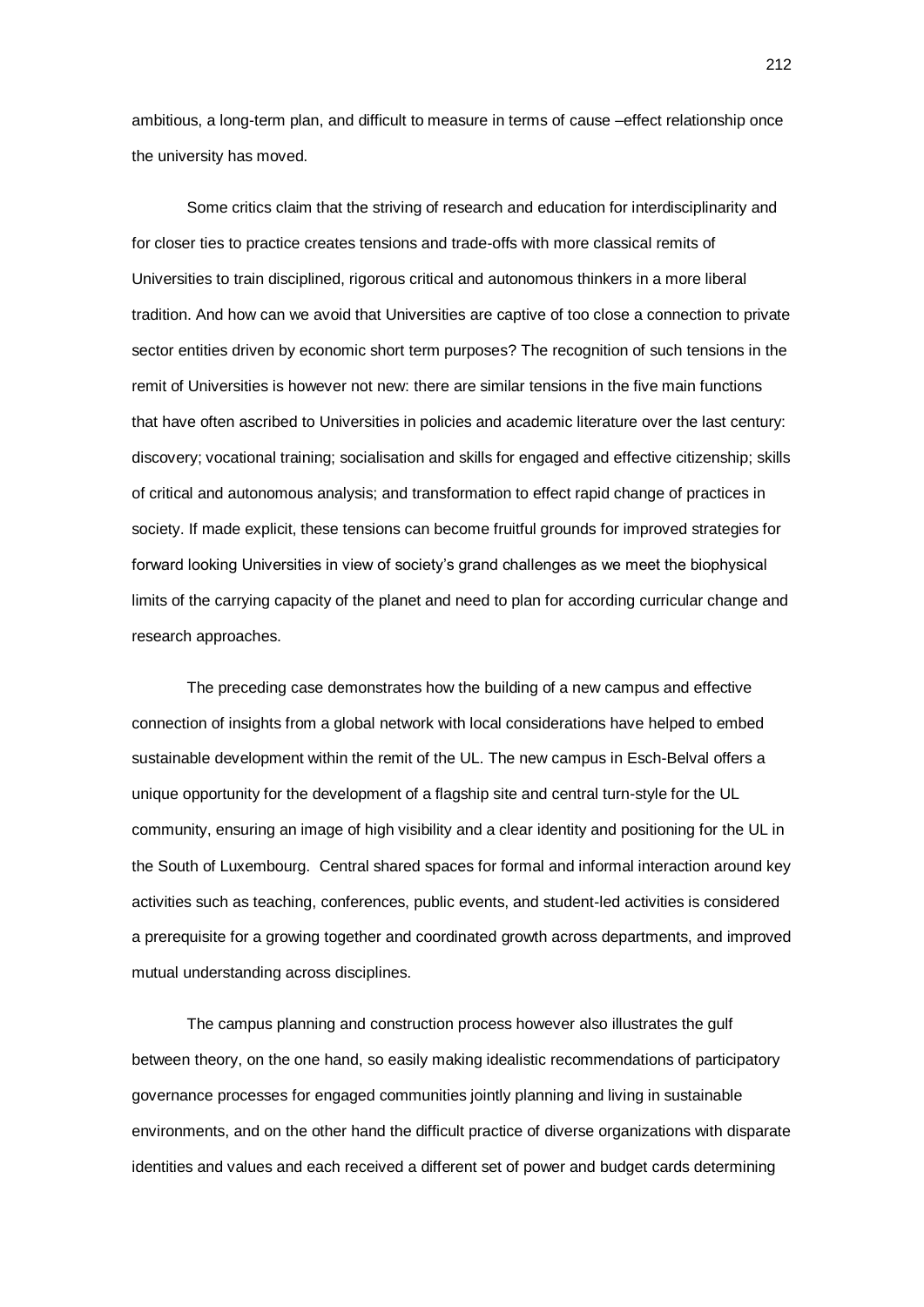influence in the process. Thus, how exactly the move to Esch-Belval will affect the evolving identity of our young University remains to be seen.

Considering the development of the university to-date, evolving strategies for research and education have been given strong direction by the founding law and by the broader legal, social, political, and economic environment the University is embedded in. Whilst interdisciplinarity is an explicit goal of many lead-projects, instrumental interdisciplinarity prevails. The challenge is to connect the natural and social sciences for reflexivity to better understand and question our blind spots and values underlying the generation of new knowledge. Furthermore, the relation between generalizing science within disciplines that is associated with the career reward structures and system of legitimation in universities and generation of situated knowledge for transformation and change needs to be better understood.

Summing up the more theoretical part with insights from this case, this chapter concludes with a vision for a 'Sustainable University' that seems attainable for the UL on one main new campus in Belval, considering the environment it is embedded in. A 'Sustainable University' thus ideally presents a platform for social and technological transformation for improving present and future quality of life by addressing equity issues and reducing adverse impacts and inefficient use of natural resources. A prerequisite to fulfilling this remit is that universities develop concrete projects on complex issues such as energy-efficiency in buildings or social housing, or sustainable transport in cooperation with policy-makers and citizens which help the local shared meaning of sustainability to emerge, and identify suitable pathways towards attaining these. Strategies and actions to reframe our conceptions of economic activity and progress in terms of the underlying values, also in view of low-carbon value generation towards attaining a 2000 Watt society, will play a central role in fulfilling this remit.

Research and education at a 'Sustainable University' is reflexive about how we know and why we accept, fruitfully draws on diverse perspectives revealing different truths, and takes account of tensions arising from the global interconnectedness of local circumstances. The goal is to stage research and education in such a manner that it does not lose sight of the complex intertwining of the material and social world, or the limits of diverse disciplinary models and of our cognition. The university community shall foster development of responsible citizens and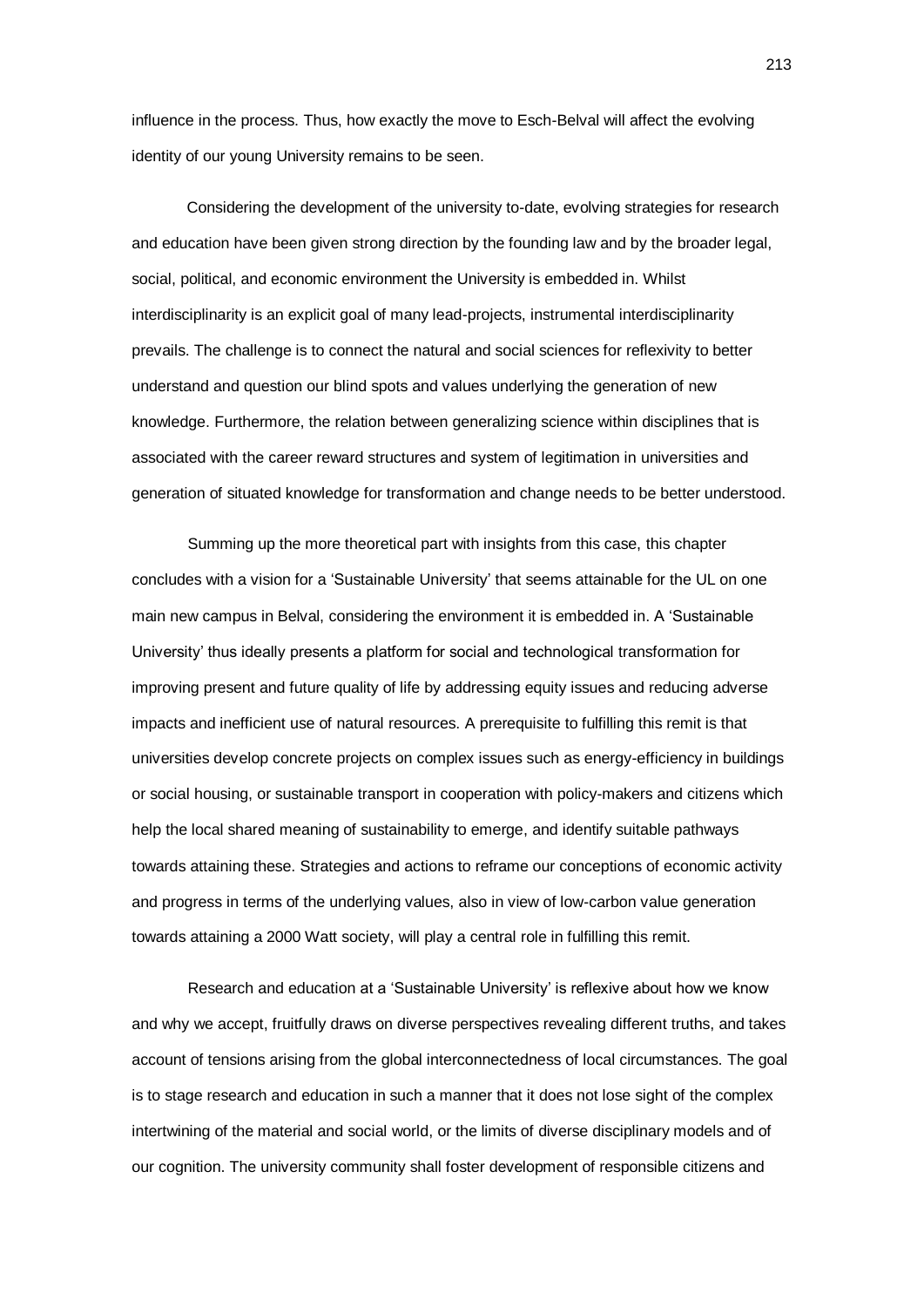reflexive practitioners who have learnt to assume their own personal and professional stance on how to face challenges of sustainability.

Meanwhile, a reflexive organization also pays attention to staging co-creation processes for developing strategies and action plans, involving companies, and the city and regional councils even at the cost of time and money, as in the longer term this may lead to more socially salient and beneficial outcomes in view of the ned for transformation to attain greater sustainability. Such participatory processes and embedding sustainable development systematically in and integrating the curriculum, research, campus development and operations, requires dedicated central resources.

The current profile characteristics of the UL of 'a close connection to practice', 'interdisciplinarity', 'internationalization', 'an educational approach concerned with personal development', and 'attention to a firm anchorage in society' present a compelling starting point to develop a 'Sustainable University'. The resulting profile might be summarized in the following mission statement: 'to strive for scientific excellence and *social and technological transformation* for sustainability in a *caring environment* that *values diversity'*. This mission statement invites to focus knowledge creation on the interfaces between the economy, society and the environment in an interdisciplinary manner. Success in interdisciplinary endeavours requires diverse disciplinary communities to closely engage with each other and with practitioners to develop mutual understanding, a common language and common conceptions. A tall order, some would say it only achieved through regular close contact and shared routines and rituals over long time periods. The future campus of Belval that will house most if not all of the university presents one key step forward into that direction.

# **References**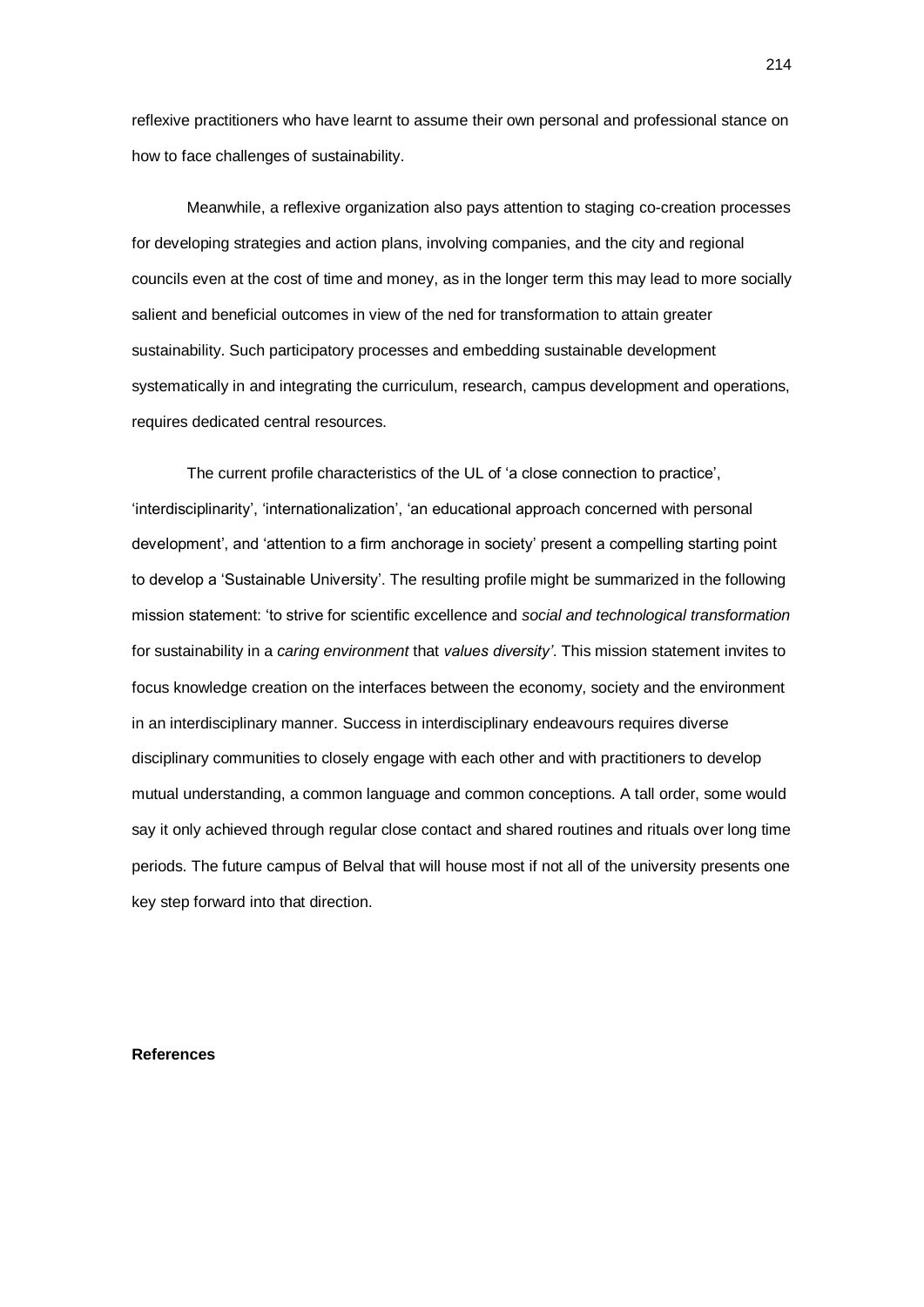Allen, T.F.H., Pires, J.C., Tainter, J. and T.W. Hoekstra, (2001), 'Dragnet Ecology: 'Just the facts Ma'am': The privilege of Science in a Postmordern World', *BioScience*, **51**( 6), June, pp. 475-485.

Boix Mansilla, V. (2010), 'Learning to synthesize: the development of interdisciplinary understanding.' In R. Frodeman, J. Thompson Klein, and C. Mitcham (eds), *The Oxford Handbook of Interdisciplinarity*, Oxford, UK: Oxford University Press, pp. 288-309.

Brundiers, K., Wiek, A. and Redman, C.L. (2010), 'Real-world learning opportunities in sustainability: from classroom into the real world', *International Journal of Sustainability in Higher Education*, **11** (4), pp. 308–324. doi:10.1108/14676371011077540

Funtowicz, S. and R. Ravetz (1993), 'Science for the Post-Normal Age', *Futures*, **25** (7), 739- 755.

Giampietro, M., Mayumi, K. and A.H. Sorman (2012), *The Metabolic Pattern of Societies: Where Economists Fall Short (Routledge Studies in Ecological Economics)*, London, UK, and New-York, USA: Routledge, p. 440.

Giampietro, M., Allen, T.F.H. and Mayumi K. (2006) "Science for Governance: the implications of the complexity revolution". In A. Guimaraes-Pereira, S. Guedes-Vaz, S. Tognetti (eds) *Interfaces between science and society*, Sheffield, U.K: Greenleaf Publishing, pp.82-99.

Gibbons, M., Limoges, C., Nowotny, H., Scott, P. and M. Trow (1994), *The New Production of Knowledge*, London, UK: Sage Publication Ltd, p.179.

Gieryn, T.F. (2006), *City as Truth-Spot: Laboratories and Field-Sites in Urban Studies*, (SAGE ed.) *Social Studies of Science*, **36**, 5-38. doi:10.1177/0306312705054526

Gross, M. and W. Krohn (2005), 'Society as experiment: sociological foundations for a selfexperimental society'. *History of the Human Sciences*, **18** (2), 63-86.

Jasanoff, S. (2004), *States of Knowledge: The co-production of science and social order*, J. Urry (ed.), Oxford, UK: Routledge, p. 317.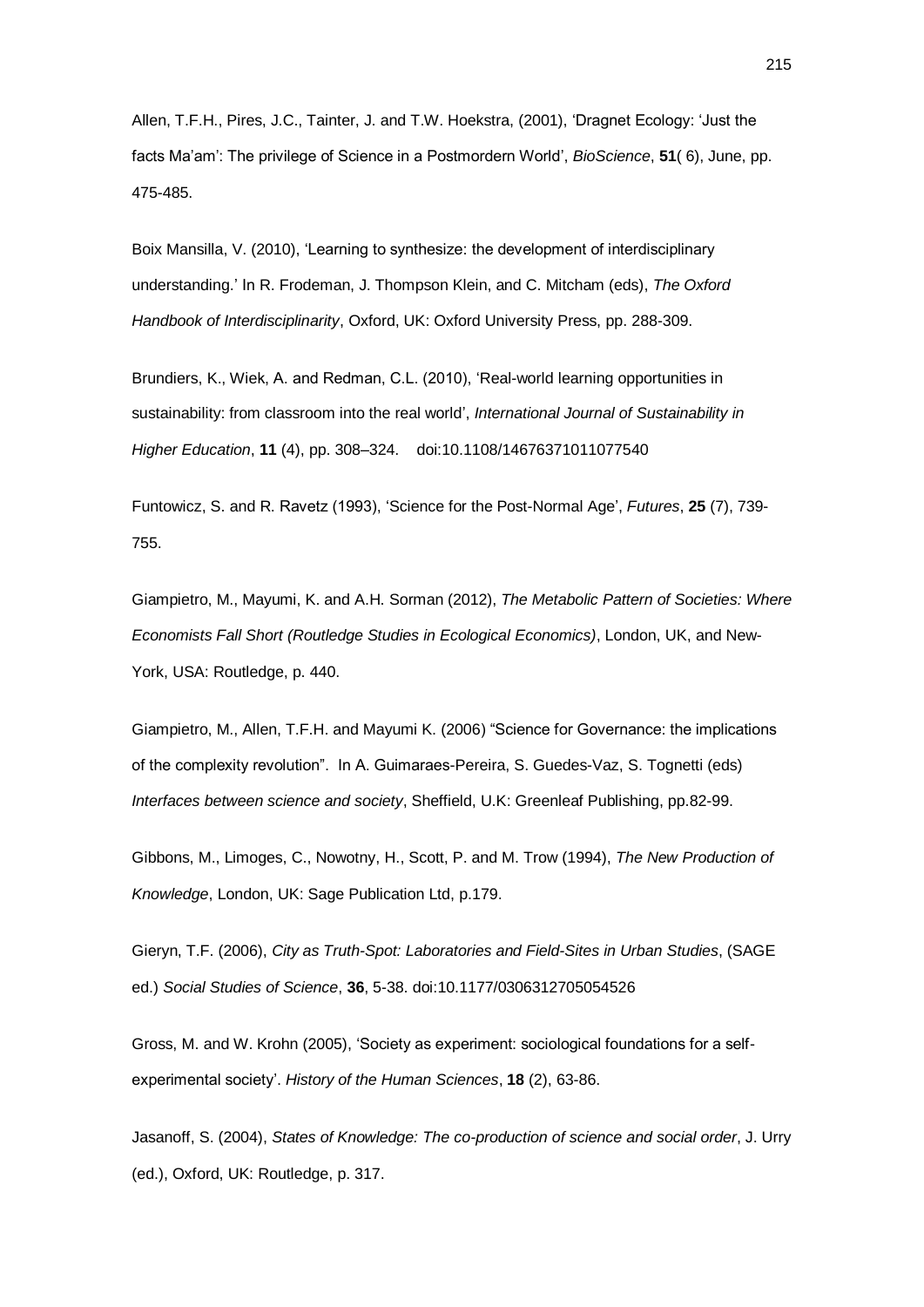Jasanoff, S. (2010), 'A field of its own: the emergence of science and technoklogy studies.' In R. Frodeman, J. Thompson Klein, and C. Mitcham (eds), *The Oxford Handbook of Interdisciplinarity*, Oxford, UK: Oxford University Press, pp. 191-206.

Klein, J.T. (2010), *[Creating Interdisciplinary Campus Cultures: A Model for Strength and](http://www.amazon.de/Creating-Interdisciplinary-Campus-Cultures-Sustainability/dp/0470550899/ref=sr_1_10?s=books-intl-de&ie=UTF8&qid=1358954882&sr=1-10)  [Sustainability](http://www.amazon.de/Creating-Interdisciplinary-Campus-Cultures-Sustainability/dp/0470550899/ref=sr_1_10?s=books-intl-de&ie=UTF8&qid=1358954882&sr=1-10)*, San Francisco, CA, USA, Jossey-Bass.

Knorr-Cetina, K. (1995), 'Laboratory studies: the cultural approach to the study of science', inJasanoff,S.,Markle,G.E.,Petersen,J.C. and Pinch,T. (eds.), *Handbook of science and technology studies*, London, UK: Sage Publications, Inc. Revised ed., p. 828.

Krohn, W. (2010), 'Interdisciplinary cases and disciplinary knowledge', in R. Frodeman, J. Thompson Klein, and C. Mitcham (Eds.) *The Oxford Handbook of Interdisciplinarity* , Oxford, UK: Oxford University Press, pp.31-50.

Latour, B. (1999), 'Give me a laboratory and I will raise the world', in Biagioli, M. (Ed.), *The science studies reader*, New York, USA and London, UK: Routledge, pp. 258–275.

National Academy of Science. (2004). *Facilitating Interdisciplinary Research*. Washington DC, National Academies Press.

Nonaka, I., Toyama, R., Hirata, T., and S.J. Bigelow (2008), *[Managing Flow: A Process Theory](http://www.amazon.de/Managing-Flow-Process-Theory-Knowledge-Based/dp/0230553761/ref=sr_1_11?s=books-intl-de&ie=UTF8&qid=1345368902&sr=1-11)  [of the Knowledge-Based Firm](http://www.amazon.de/Managing-Flow-Process-Theory-Knowledge-Based/dp/0230553761/ref=sr_1_11?s=books-intl-de&ie=UTF8&qid=1345368902&sr=1-11)*, Palgrave.

Nowotny, H., Scott, P. and M. Gibbons (2001), *Re-Thinking Science, Knowledge and the Public in an age of Uncertainty*, Cambridge, UK: Polity Press.

Oeberg, G. (2009), 'Facilitating interdisciplinary work: using quality assessment to create common ground', *Higher Education*, **57**, 405-415.

Pereira, A.G., Tognetti, S. and S. Guedes-Vaz (2006), 'Science for Governance: the implication of the complexity revolution', in Pereira,A.G.,Tognetti,S. and Vaz,S.G. (Eds.), *Interfaces between science and society*, Sheffield, UK: Greenleaf Publishing, pp. 82-99.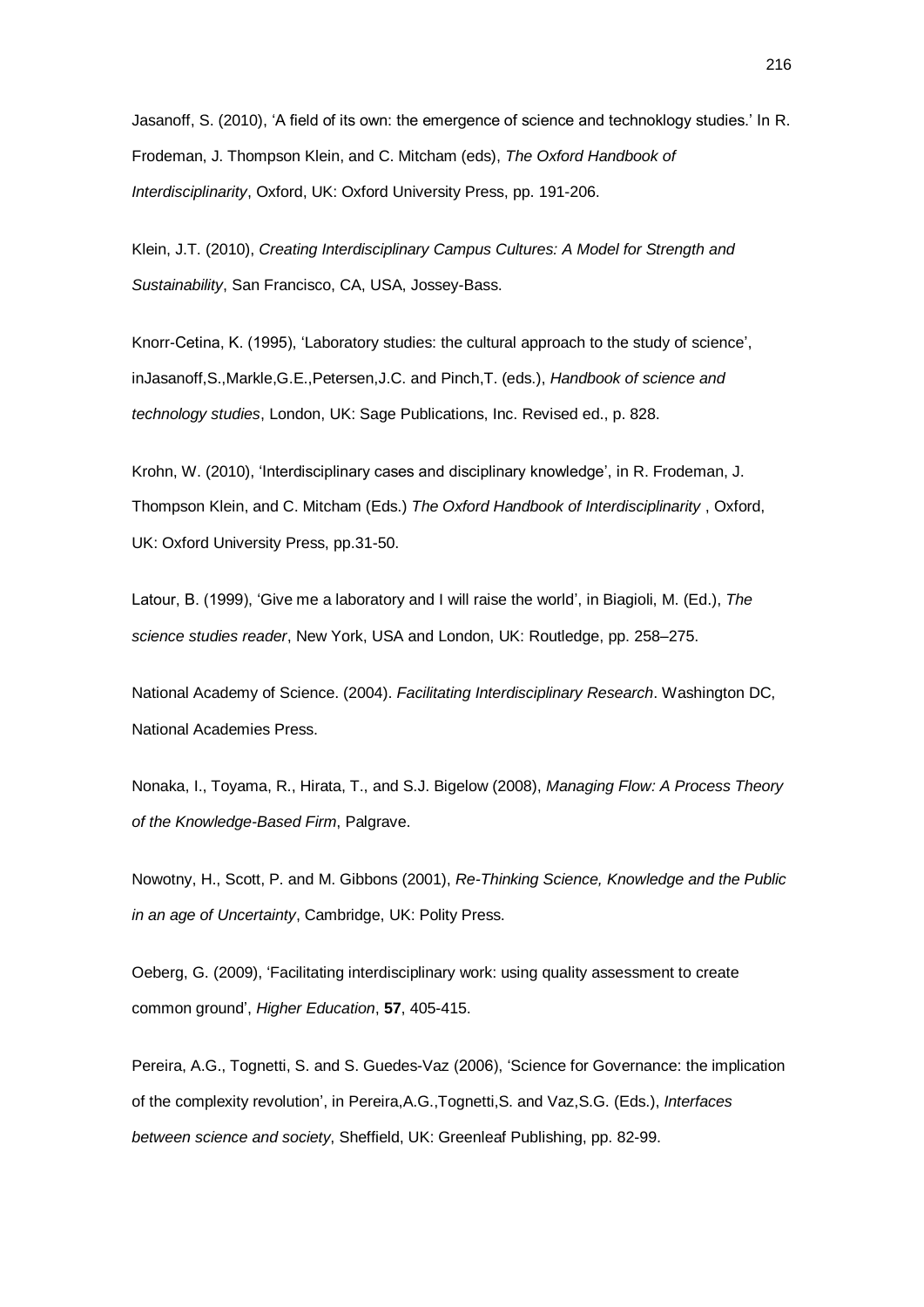Primm, J. (2009), 'Belval – Ein ambitioniertes Großprojekt der Regionalentwicklung. In Der Luxembourg Atlas', inBousch,P.,Schulz,C.,Chilla,T.,Gerber,P.,Klein,O.,Sohn,C. and Wiktorin,D. (Eds.), *Der Luxembourg Atlas*, Luxembourg: Emons Verlag, p. 82.

Riekmann, M. (2012), 'Future-oriented higher education: Which key competencies should be fostered through univresity teaching and learning?', *Futures*, **44**, 127-135.

Robinson, J. (2008), 'Being undisciplined: Transgressions and intersections in academia and beyond', *Futures*, **40** (1), 70-86. doi:10.1016/j.futures.2007.06.007

Sterling, S. (2001), *Sustainable education: Revisioning learning and change*, Schumacher Briefing No. 6, Foxhole, Devon, UK: Greenbooks Ltd.

Wiek, A., Withycombe, L. and C.L. Redman (2011), 'Key competencies in sustainability: a reference framework for academic program development', *Sustainability Science*, **6** (2), 203- 218. doi:10.1007/s11625-011-0132-6.

#### **Endnotes**

 $\overline{a}$ 

<sup>&</sup>lt;sup>i</sup> Oeberg suggests to create common ground across disciplinary research communities by discussing criteria of academic quality jointly exploring how to answer five questions: 'Is the study sufficiently demarcated?; Is the study sufficiently anchored in the relevant literature in terms of the framing, methodology and analysis?; Has the information been collected in a reliable manner and is it of sufficient quality?; is the information analysed with an informed, reflective approach?'; Are the form and structure consistent with agreed norms and does the text consistently follow the chosen form and structure?' Notions of sufficiency and coherence promise a lively, but hopefully productive debate between communities with different norms and values.

<sup>&</sup>lt;sup>ii</sup> The Charter is based on discussions in the ISCN's Working Group II and dialogues between ISCN and GULF members on how the charter can best serve as a commitment to sustainability by leading organizations of research and higher education. The majority of the text was drafted by Ariane König (University of Luxembourg and co-chair of the ISCN WG II), in collaboration with the group's other co-chair at the time Joseph Mullinix (National Univ. Singapore), as well as Bernd Kasemir and Matthew Gardner (Sustainserv), Julie Newman (Yale Univ.), and Roland Stulz (Novatlantis). Strategic inputs by the participants of the "leadership track" at the ISCN/GULF conference in Lausanne, as summarized by Hans-Björn Püttgen and Kristin Becker van Slooten (EPFL) were key for preparing the current version. Inputs by T.